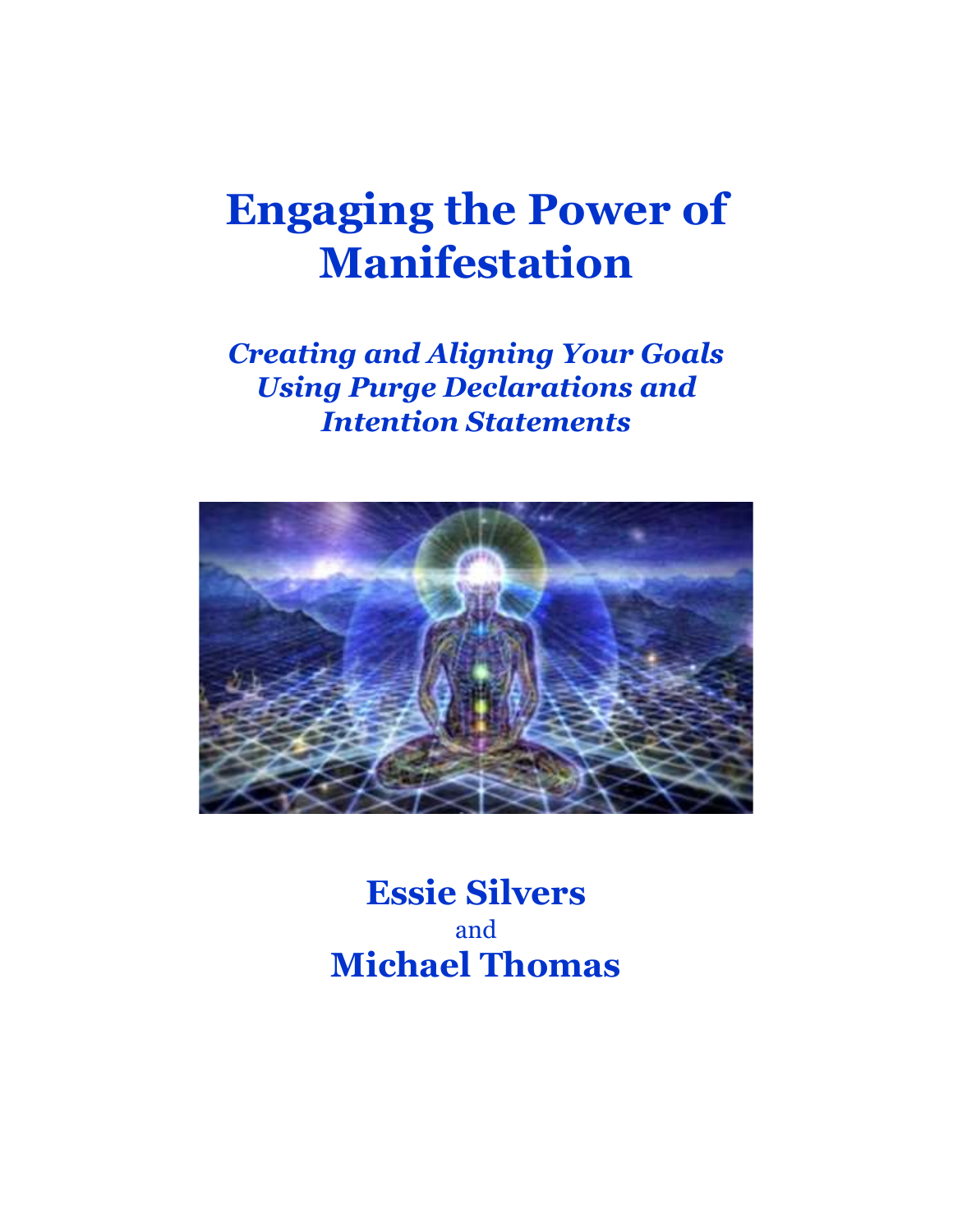### **Engaging the Power of Manifestation**

### **Table of Contents**

|                                                             | 1                       |
|-------------------------------------------------------------|-------------------------|
|                                                             | $\mathbf 2$             |
|                                                             | $\mathbf 2$             |
|                                                             | $\mathbf 2$             |
|                                                             | 3                       |
|                                                             | 3                       |
|                                                             | 5                       |
|                                                             | 5                       |
|                                                             | $\overline{\mathbf{5}}$ |
|                                                             | 6                       |
|                                                             | 7                       |
| Before You Write Your Intention Statement                   | 7                       |
| <b>General Guidelines for Creating Intention Statements</b> | 7                       |
|                                                             | 8                       |
|                                                             | 9                       |
|                                                             | 10                      |
| <b>Calibrating Your Intention Statement</b>                 | 11                      |
| <b>Exhibits</b>                                             |                         |
|                                                             | 13                      |
|                                                             | 16                      |
|                                                             | 32                      |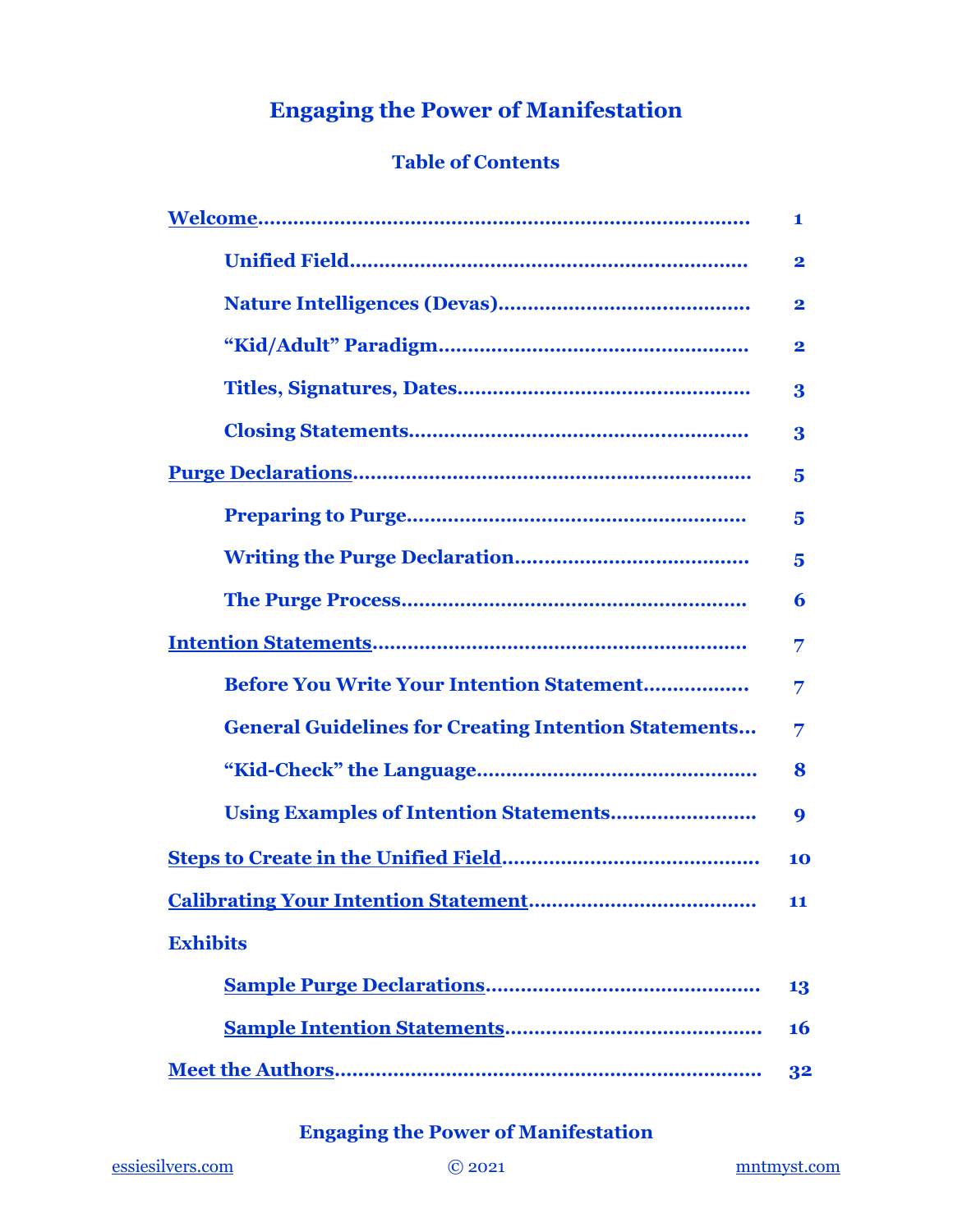### **Engaging the Power of Manifestation**

### **[Welcome](#page-2-0)**

<span id="page-2-0"></span>You have the power to create the life you authentically want. There are many paths to this power. If you have found your way to this offering, welcome. Here, you will find tools to clarify and strengthen what you want to create in the world—for your life, business, family, etc.—as well as references to additional resources and examples of language you can adapt to your specific desires.

Some of the most powerful tools we have to consciously create the life we want are the purge declaration and intention statement processes. This offering outlines several steps you can use to easily eliminate from your conscious reality that which is blocking your awareness and the ability to manifest by drawing to you that which you wish to create.

While these processes work very successfully for many people, they are suggestions only. Please review this material with an eye for what will work best for you at this time. Feel free to use these exactly as they are or to adapt them to what will work best for you. There is no "right" or "wrong" path to manifestation. What is valuable is that whatever process you use allows you to focus and direct your intention. Trust yourself to know what is best for you at any given moment.

There are two aspects of the process outlined here:

#### **1. Purge Declarations**

Purge declarations are a critical part of the process of engaging your power to manifest what you want. These documents/letters declare what you wish to remove from your reality (both conscious and unconscious). This will open space in your beingness to create from an unencumbered awareness of what you wish to bring into your life.

#### **2. Intention Statements**

These statements clarify your thoughts, desires, and intentions into a concise, accurate written and/or visual reflection. This offers you immense power to manifest. Developing a clear intention and partnering with the parts of the Universe that create form consciously joins your desires with reality—amplifying your ability to create many times over.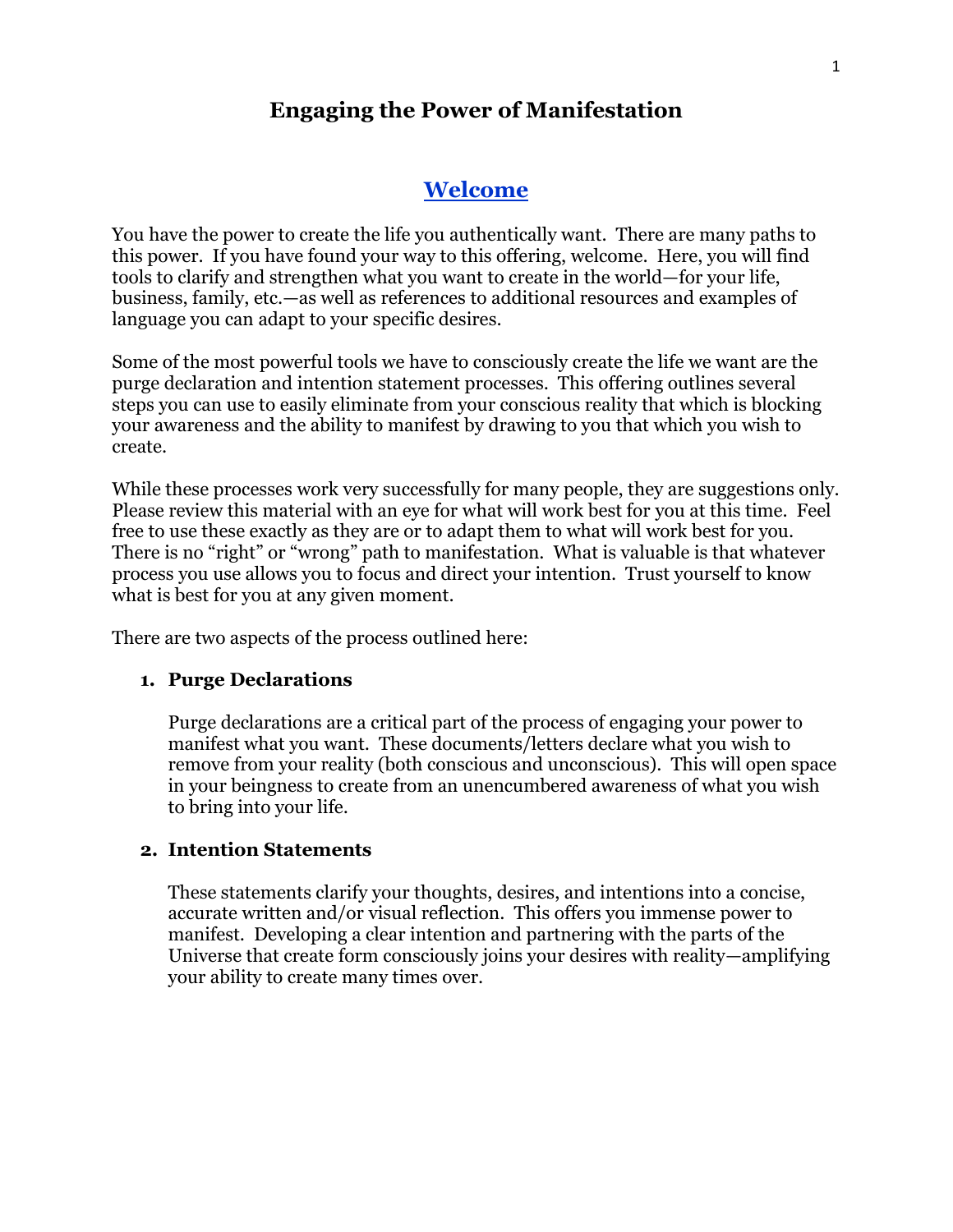#### **Unified Field**

The Unified Field is the source of all creation, containing a collection of every thought, word, and deed that has ever existed in the past, the present, and all future possibilities. This information is imprinted upon a subtle element of love that permeates and creates everything in the Universe. This is called the Akasha, which is a Sanskrit term meaning "primary substance." It is also known as Heaven, the Book of Life, the Cosmic Mind, Universal Mind, the Eye of God, the Word of God, and the Akashic Records. This is where Nature Intelligences exist as the strings of creation—the Source of all that was, is, and will be.

#### **Nature Intelligences (Devas)**

Nature intelligences exist in the Unified Field as vibration. They are the part of the Universe that actually creates all form, whether we work consciously with them or not. Aligning our consciousness to partner with the nature intelligences is the most direct and powerful process we can use to manifest our intentions and visions. You are actively and consciously co-creating with Nature.

As soon as you decide to work on a particular project, manifest a dream, or write a purge declaration or an intention statement, a collection of nature intelligences coalesce in the Unified Field to bring that into reality. This collection is called a "Deva." There are separate Devas for separate projects, intentions, etc.

#### **"Kid/Adult" Paradigm**

The Kid/Adult paradigm outlined in the "Who's Running Your Life?" program is a critical part of this purge/intention/visioning process.

Your Kid self can create as powerfully as your Adult. The problem is, they will create based on the Kid's need for safety, security, survival, and monitoring the goodwill of others. Your Kid cannot access the same parts of the Unified Field that your Adult can because their veils block access and vision of the range of options available to your Adult.

Your Adult has direct access to the Unified Field, without the filters and limitations of the Kid-self. You Adult is the part of you who can create in conscious partnership with the Source of all that is.

Writing your purge declarations, intention statements, and/or creating vision boards from your Adult mind will drastically change what and how you manifest.

You can learn about the Kid/Adult paradigm by downloading the free ["Who's Running Your Life?" ebook.](https://f7777caa-f8d5-45b2-8cbd-f5f9a50d32c0.filesusr.com/ugd/9c4125_7f8e048b513f4bce96dea266abd92052.pdf)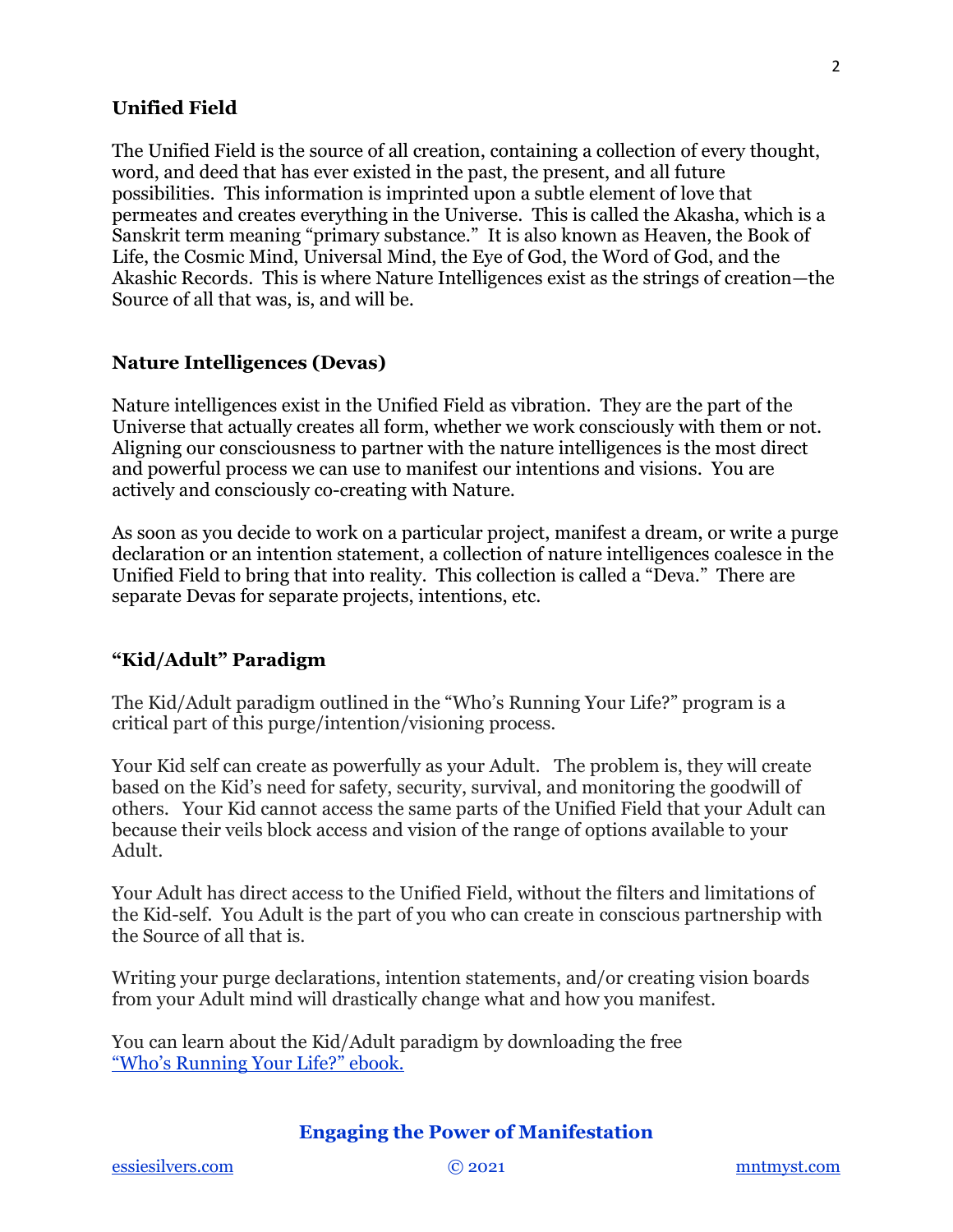#### **Titles, Signatures, Dates**

We recommend putting a title on each purge declaration and intention statement. This title holds the energy of the declaration and intent.

We also recommend you sign and date your declarations and statements, further adding power to the process.

#### **Closing Statements**

At the end of each purge declaration or intention statement, we recommend you find a closing phrase to tells the Universe you are putting this in its capable "hands" to act on.

Below are some examples. Try these on and find a closing command that feels right for you.

• And so it is.

• Amen.

- Right be.
- So be it.
- Blessed be.

### **Undermining Your Own Manifestation Goals**

Let's say you go through all the steps to purge resistance and/or blocks to manifesting your intention. Then you write a stellar intention statement, calibrate it, and read it out load routinely. Then, nothing happens. What now?

Frist, look for invisible post scripts (PS's). For example: After your purge declaration, you write and calibrate an intention statement that describes the perfect job or vocation. Then, unconsciously you say to the universe "Yeah, but nobody will hire me for this kind of job." The Universe will "hear" that PS and negate your intention.

Similarly, when the Universe co-creates your intention, avoid saying or thinking *"I can't believe it worked."* Again, the Universe responds to your intention. Your words and thoughts are an extension of that.

### *You get to what you focus on. Make sure you stay focused on what you want.*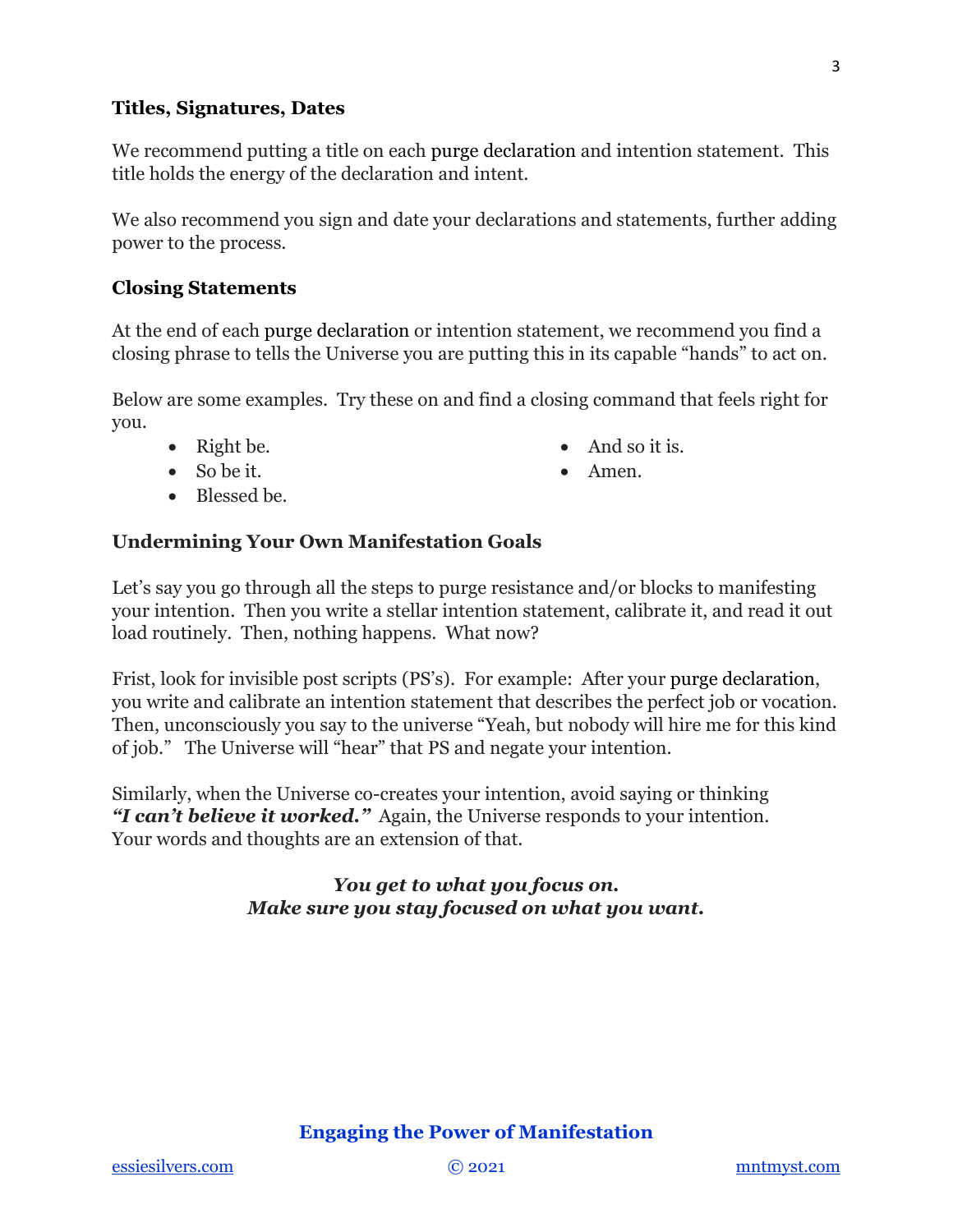### **Getting Help Writing Your Intention Statements**

Intention statements are tools to consciously align the elements in the Unified Field to manifest in your reality. That requires you to personally get clear about what and how you want to manifest.

After you get quiet, collect your thoughts, and clarify your focus, draft your intention statement. If you feel you want help, this is the time to ask a trusted source to review it and give you feedback. Be sure to run any and all suggestions from someone else through your filters and make sure it is in alignment with your true intention.

The power of these statements is undermined if you just copy someone else's statement, simply use one of the examples in this package without amending it for your specific intention, or if someone else writes your intention statement for you.

### **Writing Intention Statements for Someone Else**

There is one instance when you CAN write and/or read an intention statement for someone else.

In the event someone you are closely bonded to cannot write or read their own intention statement, you can do so on their behalf WITH THEIR CONSENT.

For example, Joan's 34-year-old son, Mark, had a stroke. He was hospitalized and his outcome was uncertain. With Mark's permission, Joan wrote and calibrated an intention statement for Mark's health and wellbeing—affirming a complete recovery from the stroke. Again, with Mark's permission, Joan read his intention statement on his behalf every day until Mark recovered enough to do decide if he wanted to do so on his own.

<span id="page-5-0"></span>*"By banishing doubt and trusting your intuitive feelings, you clear a space for the power of intention to flow through." Wayne Dyer*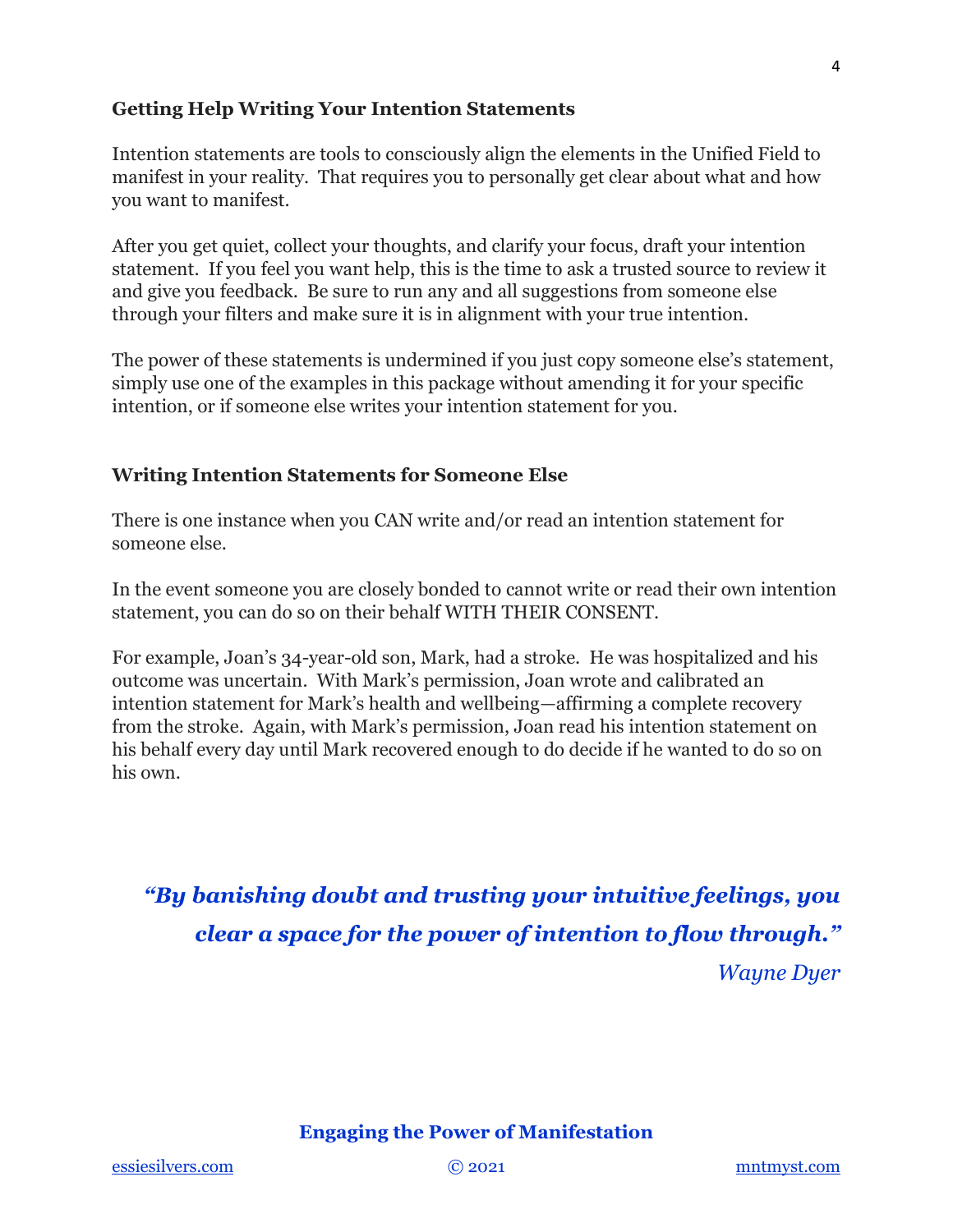### **[Purge Declarations](#page-5-0)**

Purge declarations are the first step to engage the power of manifestation. This begins with an exploration of the conscious (and often unconscious) thoughts, beliefs, and assumptions that no longer serve you and may be an impediment to manifesting your desired outcomes.

### **Preparing to Purge**

When you write a purge declaration, you want to understand the depths of the energy you desire to eliminate. Before you attempt to purge this energy, give yourself the space and the time to fully connect with it.

It is best to do this exercise when you can create some quiet time, away from distraction. Turn off your phone, the tv, whatever causes distraction. Put on soft music if that will help to bring you some calm. Have a pen/pencil and a note pad handy.

As you begin to focus on what you desire to purge, begin to make a list of people, situations, things, and/or circumstances that calibrate any anger, fear, anxiety, shame, or guilt. Write down everything that comes to mind about that given situation or energy you wish to purge.

Continue adding to this list until you are sure you feel you have the list complete. At this point, begin to formulate your declaration to the energy. If it is about a particular person or persons, address the declaration directly to them, as if they were face to face with you. If the energy is not a person, write to the energy as if it were a person.

### **Writing the Purge Declaration**

Write the declaration, keeping in mind everything you put on your list, and do not hold back. If you feel the need to curse it, then do it. Yell at the energy, admonish it, do whatever you must to empty yourself of everything you want to express. Don't hold back. This is your moment to release it all.

Once you have completed the declaration, use a statement the declares:

### *"I hereby release this energy, never to be returned."*

Additional language is contained in the Exhibits section of this document.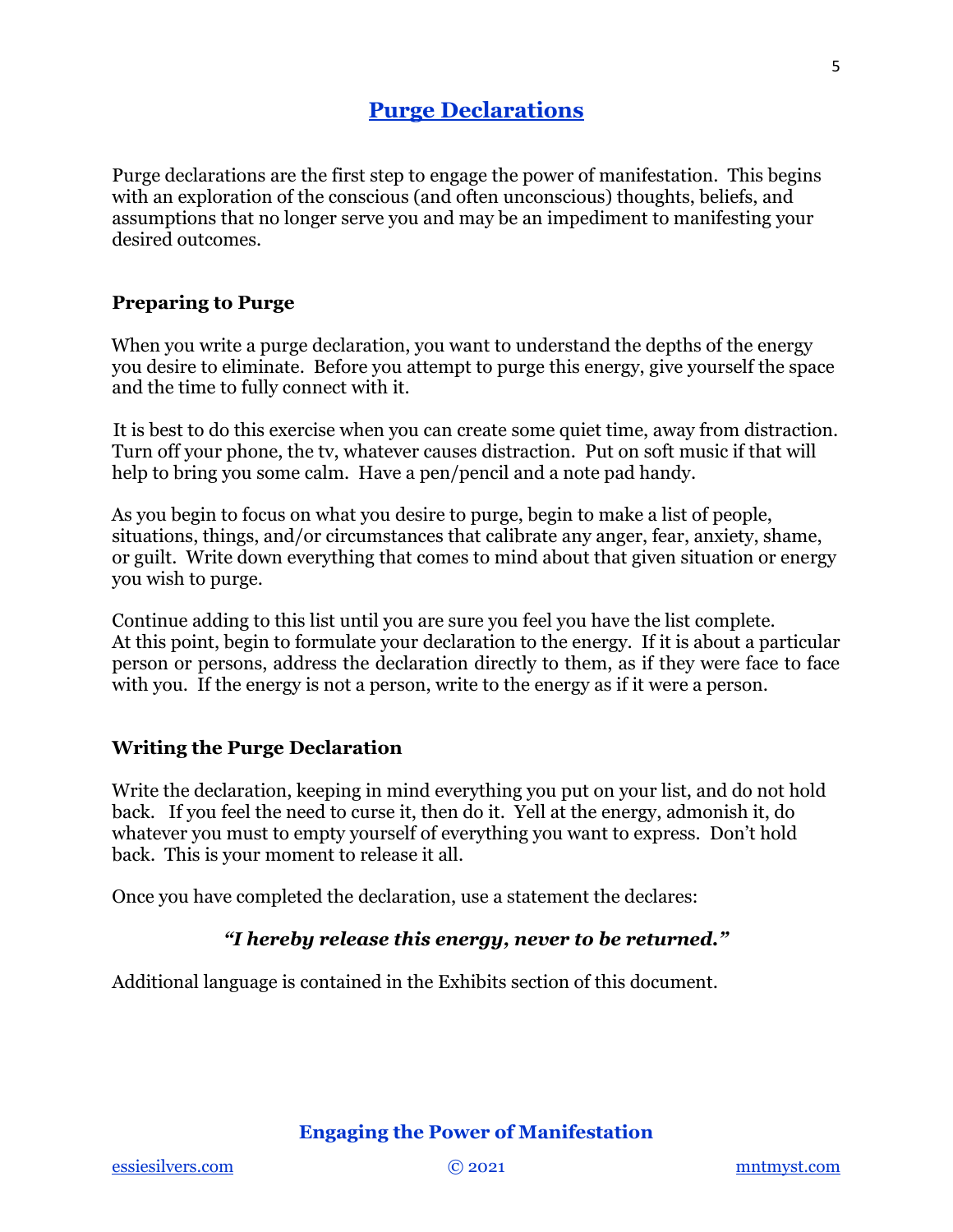#### **The Purge Process**

Once written, it is time to fully purge the energy by burning a paper copy of the declaration.

- Begin by centering yourself.
- Read the purge declaration out loud, sending the vibration of your voice into the paper you are holding.
- Feel yourself empty of these energies, resentments, pain, frustration, etc. as you make your declaration.
- Go outside and burn the paper copy of your purge declaration\*. Observe the fire as it consumes all the vibration you declared. Observe your body, mind, and energy field as these impediments are deleted from your reality.
- Once the fire has completely transformed all you purged, release the ashes to the earth.

\*Please note: Burning the purge declaration is of absolute importance in completing the purge. It is best to burn these letters outdoors--so the energy is not left "hanging" around your personal space.

If you have your document stored on my computer, be sure to delete it from your files BEFORE you burn the paper copy. Holding these documents in electronic form blocks the power of the purge process.

Return to the purge declaration process routinely – anytime you want to eliminate from your body, mind, emotions, or energy field what which no longer serves you.

### **Examples of Purge Declarations**

In the exhibits section of this document, you will find a blank template for purge declarations and samples of purge declarations. Use these to stimulate your own purge process.

### **Next Steps**

Now that you have purged from your beingness the impediments to your intentions, you are ready to begin the intention statement process.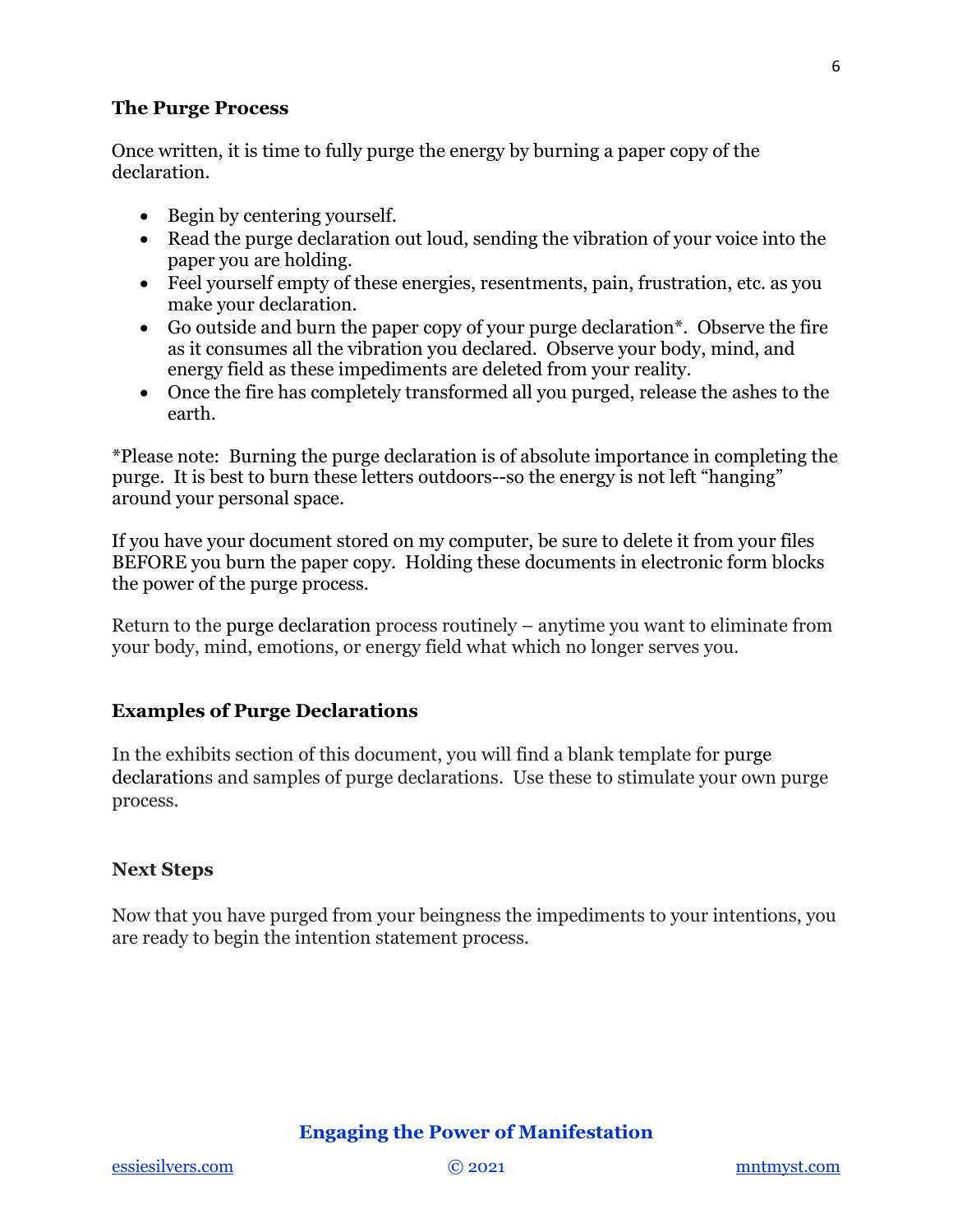### **[Intention Statements](#page-8-0)**

<span id="page-8-0"></span>Now that you have purged the impediments to manifesting your desires, it is time to begin the intention statement process. This is where you will declare to the universe, in present time, specifically what you intend to manifest.

### **Before You Write Your Intention Statement**

Begin this process by becoming clear about what you want to create. One option is to do a meditation/visualization. Quiet your mind. Connect to the Unified Field in any way that works for you. Ask for guidance as you formulate a "picture" in your mind of what you want to create. Imagine it has already manifested. "See" it in your mind. Visualize all issues/components of what you want to create: money, space, people, time frames, etc. Visualize the details: How is abundance coming to you? How does it feel? Who else is a part of this vision? Where are you? How are you relating to the space/people/events/etc.?

Don't worry about sorting out Kid/Adult at this point. Use this as a freeform process—a brain-drain.

Once you have a "picture" in your mind about what you want to create, brainstorm by making a list or create a "mind map" or a vision board that represents your vision. If you are working on a very broad area of focus, break your lists into categories (see the example of the Sander's family statement included in this material). If you have several areas that are not related, you may want to create separate intention statements for each one.

### **General Guidelines for Creating Intention Statements**

After you become clear about WHAT you wish to create, begin drafting language that reflects those desires. Use whatever language authentically reflects who you are and what you want. In particular:

- Be **specific**. The Universe responds to ambiguity with ambiguity. The more specifically you define your desires, the more specific the results will be.
- Always use **present tense**. Write your intention to affirm that it is happening NOW.
- Include how you want your manifestation to **feel**, as well as what you wish to create.
- Use only **positive statements**. Avoid focusing on what you don't want.
- Include everything you desire—**aim high**.
- ALWAYS end with **"My reality easily and gracefully reflects this or better."** This consciously releases your attachment to the outcome and lets the Universe handle the details. There might be something better out there for you. You want to free up the Universe to allow the flow of what is in your highest light. (Suggested language for the end of each intention statement is in bold in the following section "Using Examples of Intention Statements.")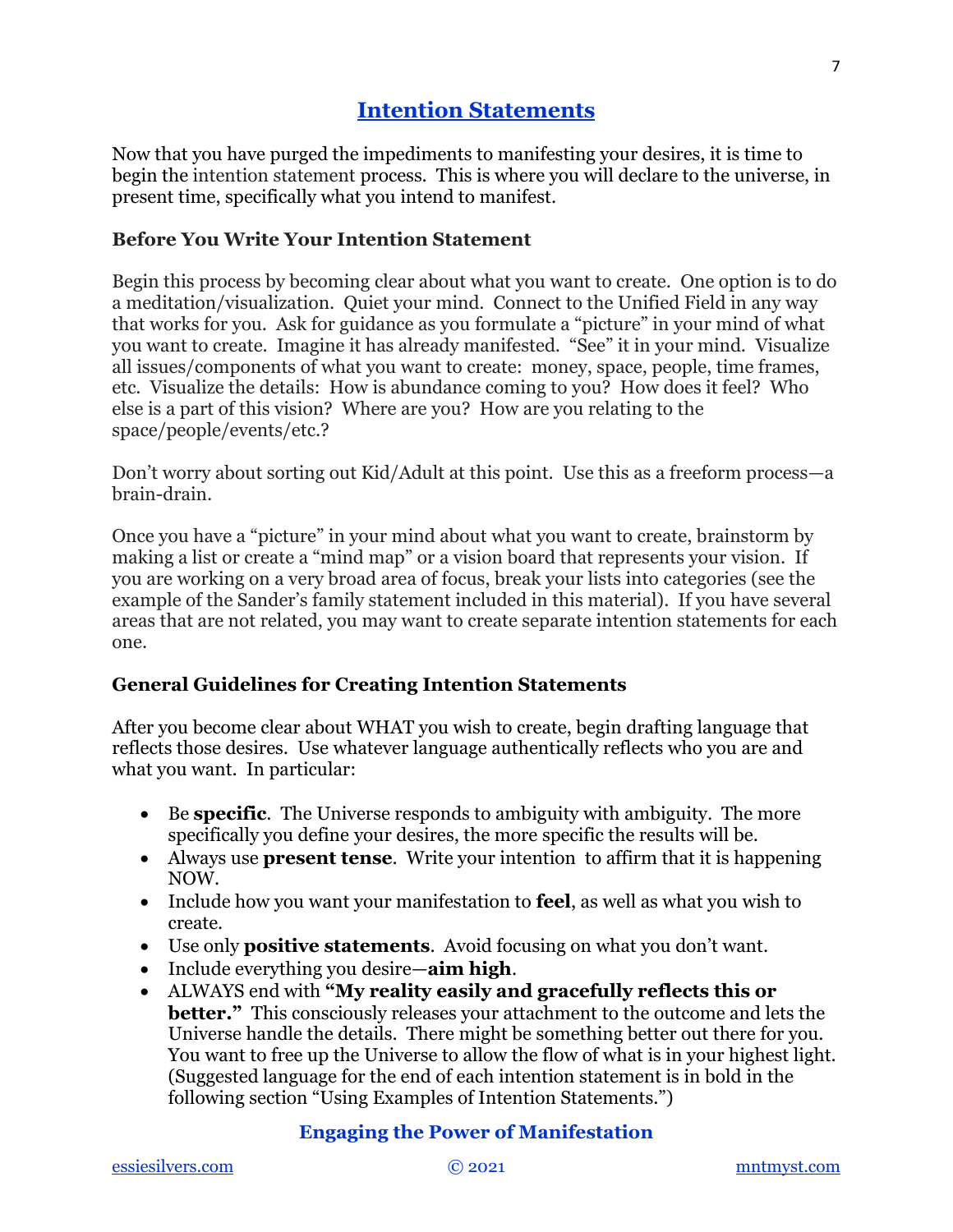An intention statement can be a few sentences, as long as it is specific. Be aware of feeling overwhelmed by the process of writing an intention statement. That usually is an indication your Kid is in charge and cannot get clear. Relax. Tell them you've got this. Go back to your visioning process, get clear on what you, the Adult, authentically wants to create. If necessary, do the purge declaration process again.

### **"Kid-Check" the Language**

After you have drafted your intention/vision statement, put it aside for a short while. Let it "stew." When you come back to it, "Kid-check" your language. Is it specific, neutral, present tense, grateful, and positive? If not, revise the language to bring it into alignment with your Adult's intention.

Avoid letting your Kid set your path—their focus is limited. The focus of your Adult has unlimited potential and power—in alignment with what your Soul knows is the most desired path for you right now. In the book "Who's Running Your Life?" there are several recommendations for checking the "Kid's" language.

You will be happier with the results if your Adult is the one manifesting your future. The outcomes of using Adult language to create your intention statement are powerful, specific, and truly represent living in a state of trust—trusting that the Universe has your back at all times and everything that happens ultimately happens in your best interest.

Recognize the power of the words you are using and be sure you are focused on what you really want to create.

*"The ancient Vedic texts known as the Upanishads declare, "You are what your deepest desire is. As is your desire, so is your intention. As is your intention, so is your will. As is your will, so is your deed. As is your deed, so is your destiny." Our destiny ultimately comes from the deepest level of desire and also from the deepest level of intention. The two are intimately linked to each other."*

*― Deepak Chopra, [Synchrodestiny: Harnessing the Infinite Power of Coincidence to Create](https://www.goodreads.com/work/quotes/310353)  [Miracles](https://www.goodreads.com/work/quotes/310353)*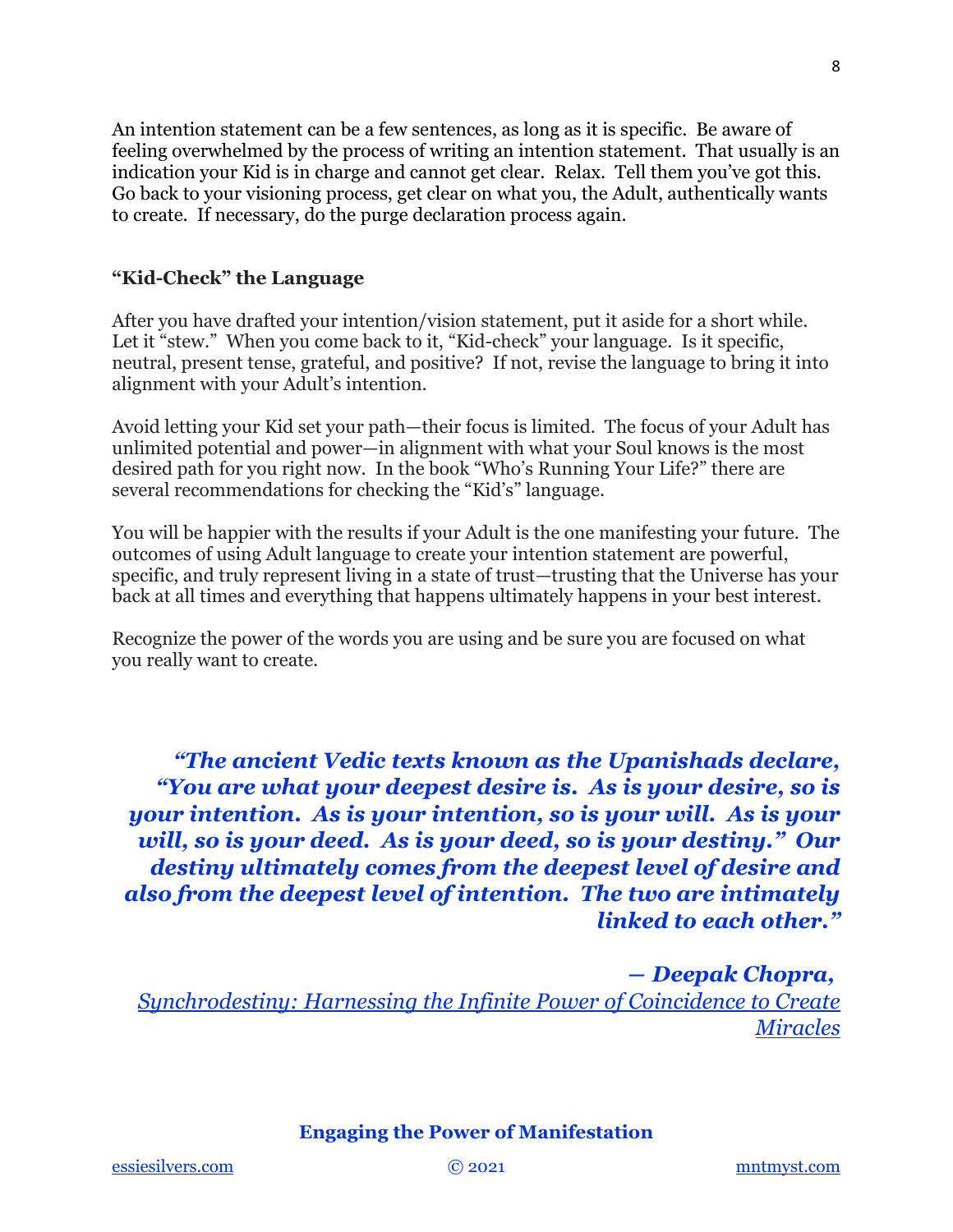### **Using Examples of Intention Statements**

The Exhibits section of this document offer several examples of real-life intention statements. The names and details have been changed to protect the privacy of the individuals who wrote and calibrated the statements.

Use these examples as guidelines to inspire the most powerful language you can use to write your own intention statements.

As a review, be sure to follow these suggestions:

- Always state your intention in present tense.
- Focus on what you want (avoid language about anything you don't want to create).
- Be specific, clear, and purposeful—aim high!
- Kid-check your language. Make sure you are asking for what your Adult wants (following the Kid/Adult paradigm outlined in the "Who's Running Your Life?" program).
- Release your energetic attachment to exactly how and what happens. Trust yourself, your Soul, and the Universe.
- As events occur and/or your intention changes, revise the language and recalibrate the statement in the Unified Field. Stay in the flow. Take in new information and adjust as desired.
- As appropriate, revisit the purge declaration process.
- End each intention statement with a version of the following. Feel free to amend this language to what works best for you.

*"I let go of all conscious and unconscious resistance, discomfort, limiting thoughts and beliefs, emotional, and physical fatigue. I release my attachment to the outcome. I am connected to my highest light source and I trust in the truth of the highest light reality.* 

*I am safe. I have unlimited energy and guidance.*

*My reality easily and gracefully reflects this or better. Right be."*

• Last tip: *HAVE FUN!!!*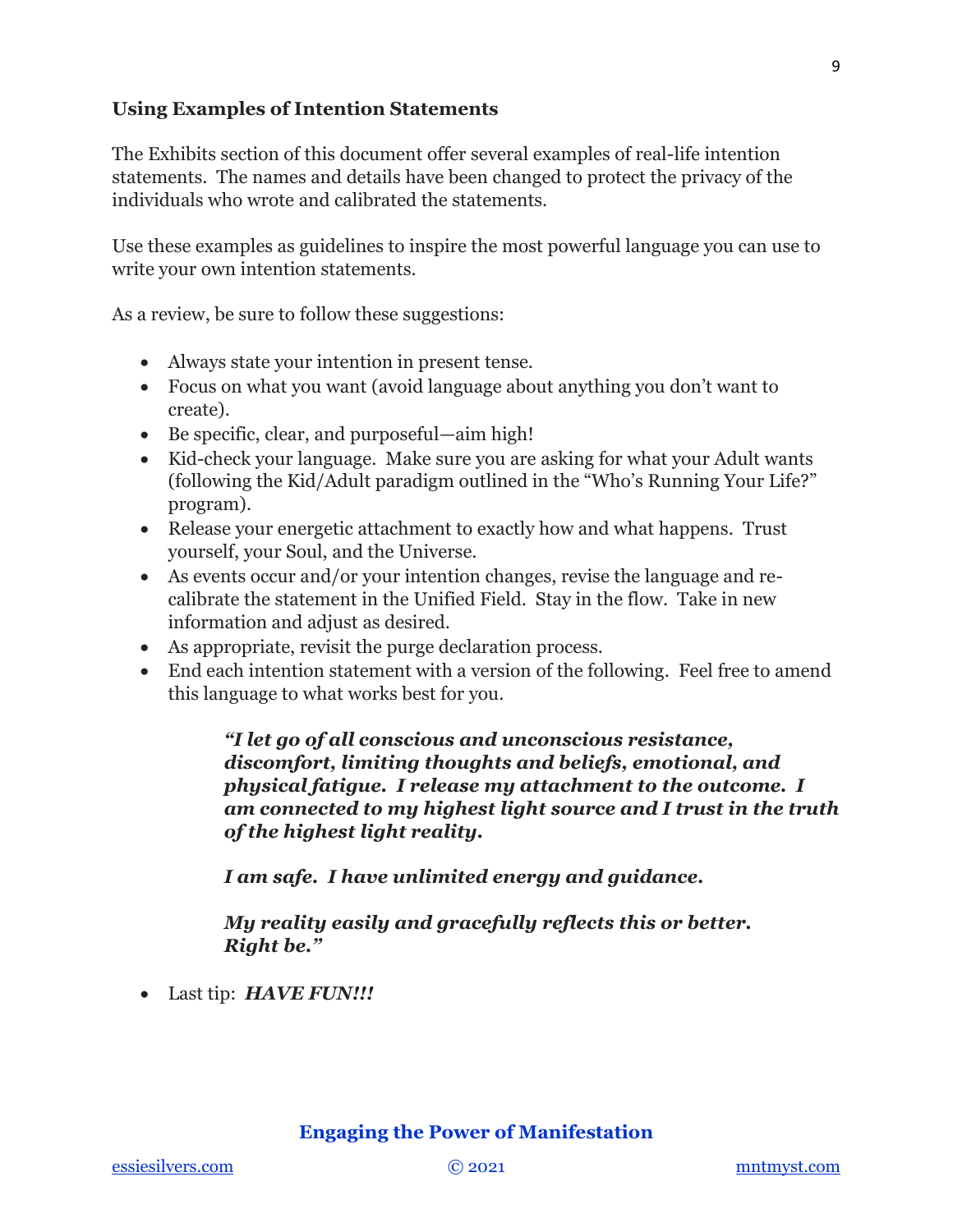### **[Steps to Create in the Unified Field](#page-11-0)**

<span id="page-11-0"></span>Below are general guidelines about how to create your intentions (adapted from the work of Deepak Chopra). Use this to help you clarify your intentions, gather support, and release attachments.

### 1. **Access the Unified Field**

Use whatever process you are most comfortable with to consciously connect to the unlimited Universe (meditation, prayer, etc.) You can do it as simply as breathing and asking Pan to come forward to help you manifest your intention. (Pan is the CEO of the nature intelligences--the part of the Universe that creates all form.)

### 2. **State Your Intention**

Read your intention statement out loud. Recognize the power of your words to create. Your voice carries vibration. Read your intention with conviction and passion.

Stay true to your intention by **telling no one unless they are closely aligned with you and your intention**.

You can amplify your intention by telling those who **ARE** closely aligned with you and your intention. Be sure they can truly hold space for you without attachment to the outcome.

This allows those who are aligned with you to support you, while avoiding others who may unconsciously poke energetic holes into your intention.

### 3. **Let Go of Your Attachment to the Outcome**

Release any attachment to what, how, or when things happen. You have asked for "this or better." Resist the temptation to tie the Universe's hands. Relax and trust the Universe has your back.

### 4. **Let the Universe Handle the Details**

Things will fall into place at a pace your Soul knows is in your best interest. Live in a state of trust and let it happen. Put actions in place that support the Universe in manifesting your intention—and look for course corrections as they come up.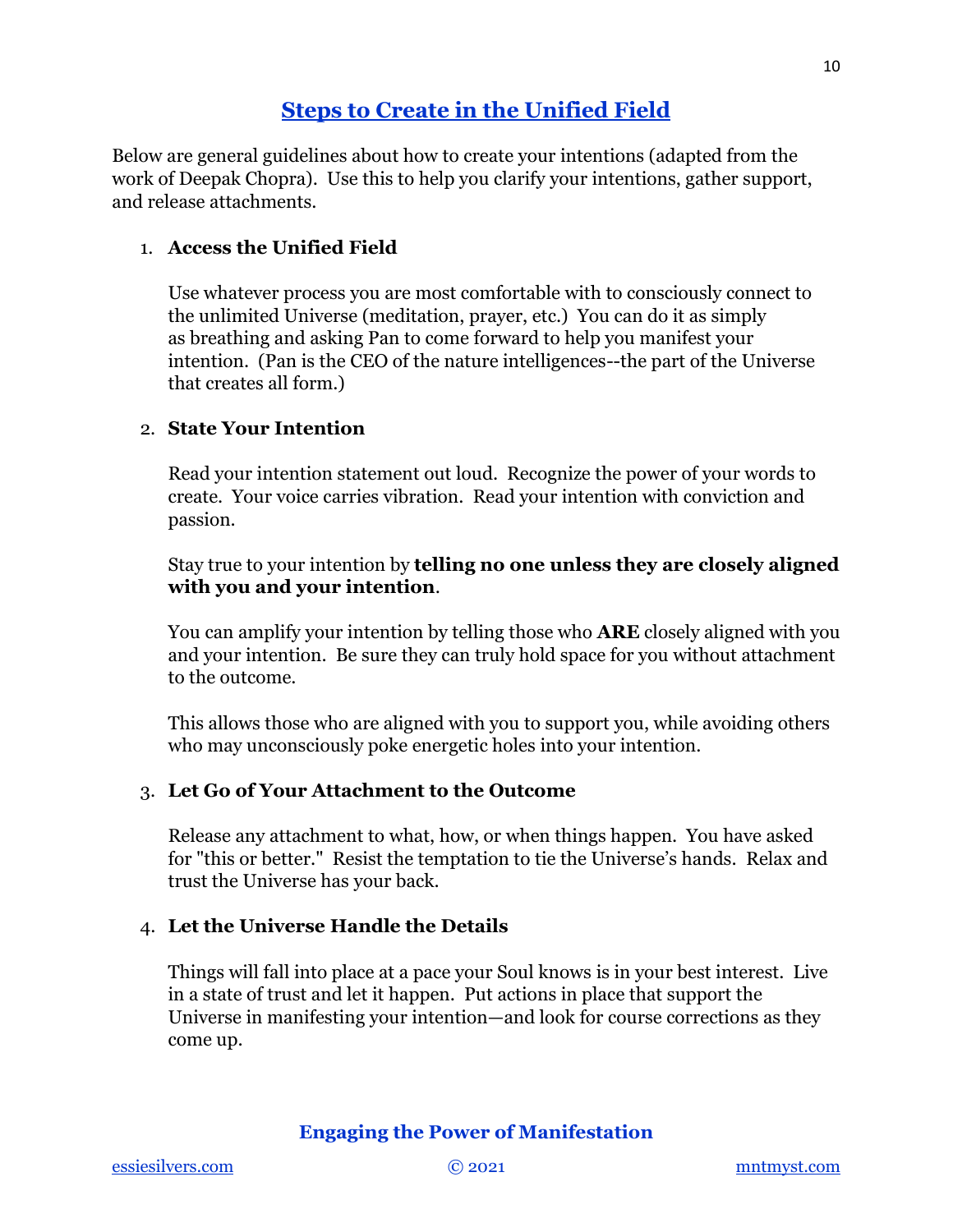### **[Calibrating Your Intention Statement](#page-12-0)**

<span id="page-12-0"></span>Once you are comfortable with the content and language of your written intention statement, it is time to ask the Deva of your intention to align the elements of the Unified Field to manifest your desires.

Here are some simple steps you can use to calibrate your intention.

### 1. **Access the Unified Field.**

Use any process that allows you to connect to source. Center, still your mind, and ask to be connected to the Deva responsible for what you wish to manifest.

#### **2. Read your intention statement out loud.**

Read your intention statement out loud with conviction and passion. You are creating vibration with your voice that transmits your desires directly into the Unified Field, where creation begins. *Make it count!*

#### **3. Calibrate with the Nature Intelligences**

In this step, you will sit quietly in meditation as the nature intelligences vibrationally align your intention in the Unified Field to bring it into reality.

### Ask: *"How much time is required to complete this calibration?"*

If you know how to muscle test, do sequential testing to determine how many minutes nature desires for this step (usually between 5 and 30 minutes). If you do not use muscle testing, use whatever method works for you to intuit the amount of time required to complete this step. If in doubt, plan on 20 minutes.

Set a timer for the time identified by nature for the calibration period. Relax in a meditative state while you focus on your intention.

At the end of this calibration period, bring your focus back to the moment. Note any insights, stories, images, feelings, or questions you became aware of during the calibration.

#### 4. **Appreciations**

Thank the nature intelligences for their support by stating: *"I wish to release all nature intelligences from this calibration now with gratitude and appreciation for their support.*"

Go on with your day. Trust what is in your highest light is being put into place on your behalf. Release your attachment how or when these manifests. Trust the Universe.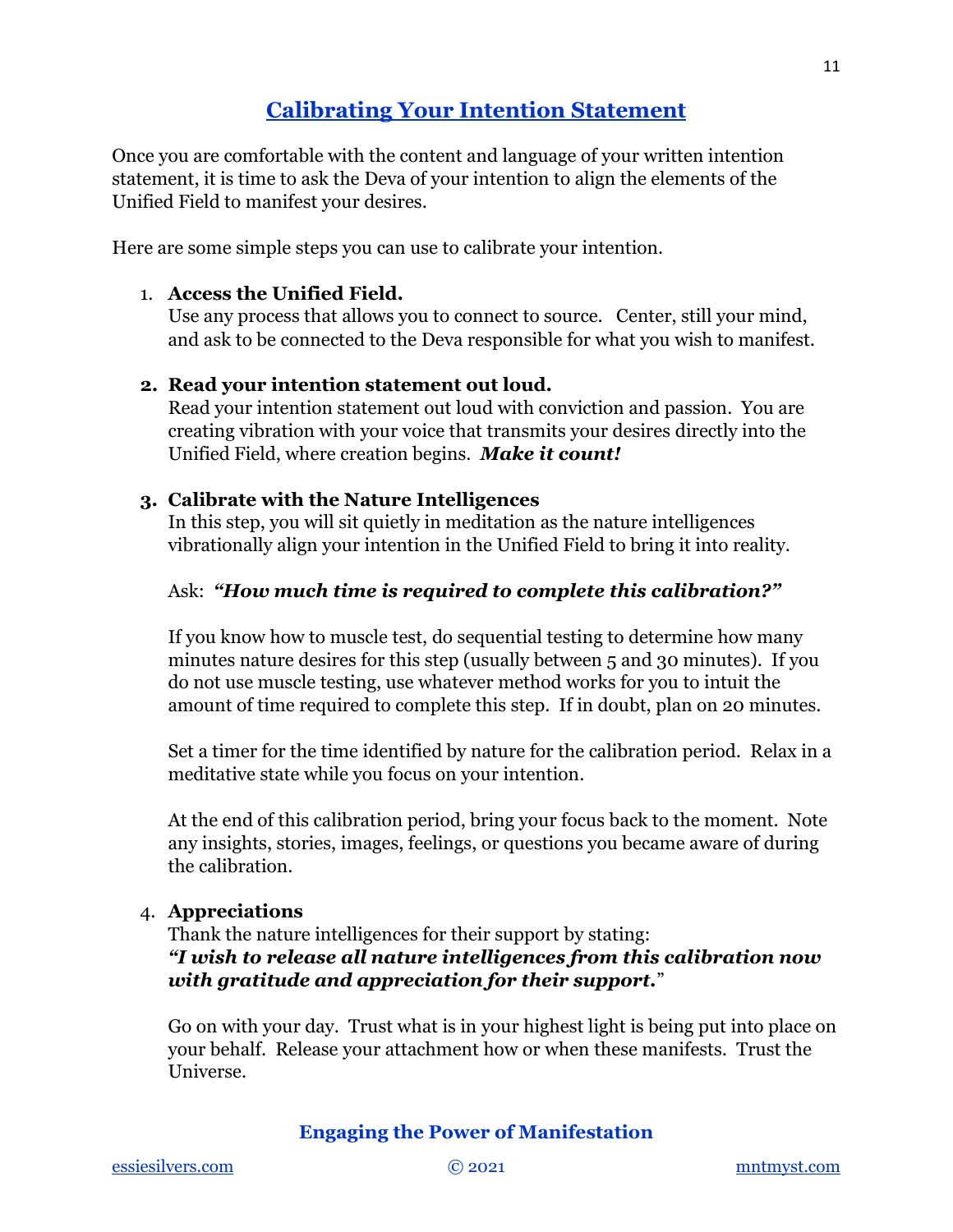#### 5. **Regular Practice**

Frequently (as much as daily), read your intention statement out loud. Do so with conviction and passion, recognizing the power of the vibration of your words "recharges" your intention and helps you to maintain your partnership with nature to co-create your intention.

### 6. **Revising the Language/Recalibration**

Intention statements are "living" tools used to create. With time, circumstances may change or you may obtain new information that affects your intention.

Notice where there are changes you desire in your intention statement and revise the language to reflect what you want. Then, ask if it needs to be calibrated again. If so, follow this same process to "re-calibrate" your intention statement.

#### 7. **Pay Attention and Take Action**

Action is a critical part of the success of this process.

Once you've gotten clear about what you want to create and you've calibrated your intention in the Unified Field, it's time to act when opportunities arise in alignment with your intention statement. Lighting a candle, reading your statement, meditating—all these things help to align your intention. It does not replace the need to take positive action in the direction of your desires.

Look for opportunities from the Universe to manifest what you have identified then take the leap! Get help from a coach or consultant if you need it to develop action plans that will help you manifest these intentions in the real world.

Remember, this is a living, organic process. Things may change in your life that affect your intention. Simply work consciously with nature to refocus.

### *Lastly, relax. You've got this. Have fun!*

### *"Whatever you vividly imagine, ardently desire, sincerely believe, and enthusiastically act upon… must inevitably come to pass."*

*Paul J. Myer*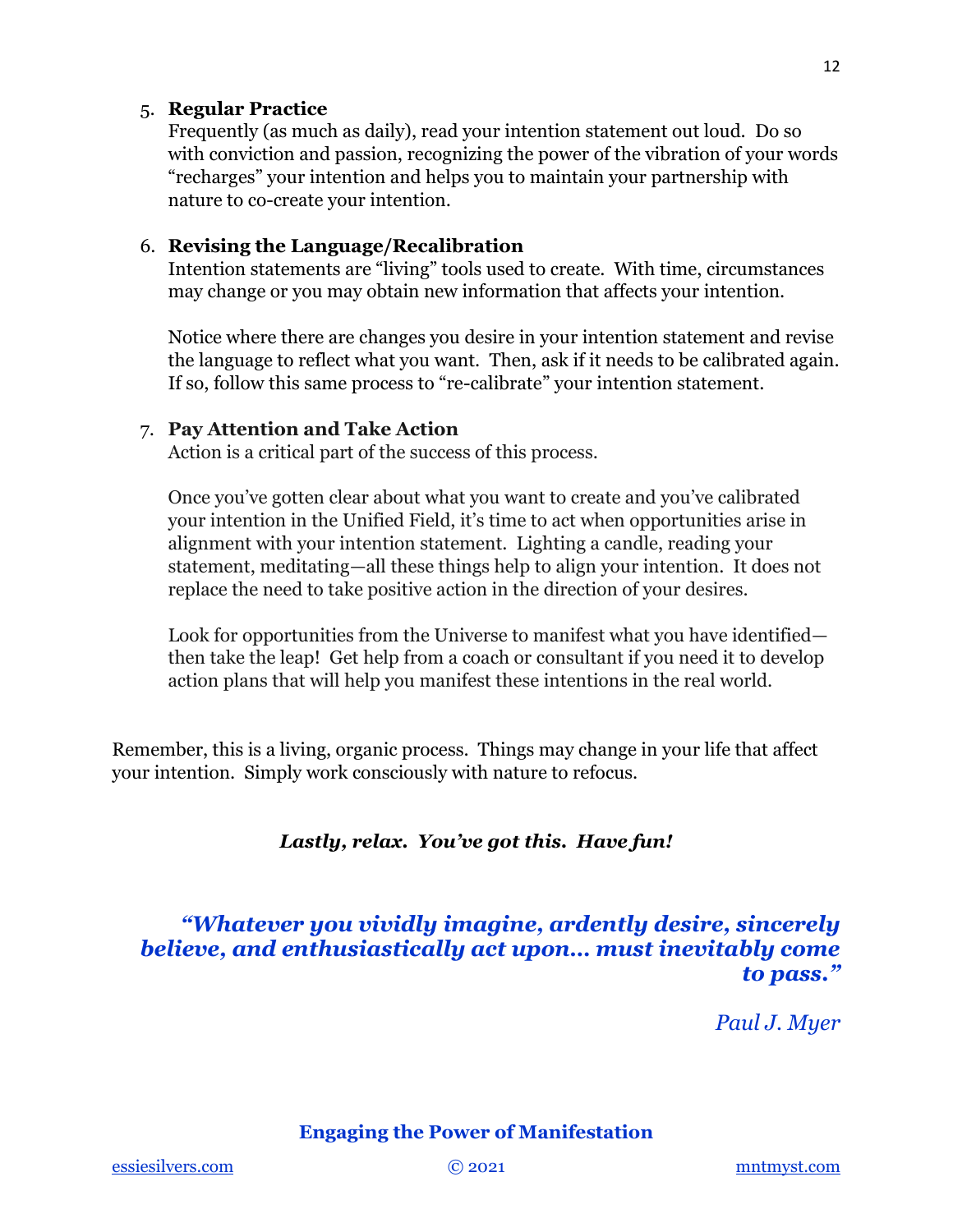## **EXHIBITS**

**~~~~~**

**[Sample Purge Declaration](#page-14-0)**

### **Purging Joe Smith**

<span id="page-14-0"></span>I write this declaration to my soul, to my spirit guides, to the Universe, and to you, Joe Smith. I declare that right here, right now, I permanently and completely sever all obligations, and agreements to be connected or bound energetically in any way.

I have allowed you to verbally abuse me, treat me with disrespect and take advantage of my loving nature. You have lied to me, deceived me, and played an integral part in damaging my self-worth and self-esteem. I forgive you so that I may fully release this energetic connection between us, knowing full well that I played a part in allowing you to have this control over me.

I forgive myself, for not recognizing and accepting my own power, the power to speak my truth and defend my integrity. While I forgive, I shall not forget that no one can harm me lest I allow it to be so. With this knowledge and understanding I stand before the Universe in full declaration that I am worthy, I am capable, I am a divine spark of creation.

I hereby release all energies, obligations, shame, guilt, low self-worth, low self-esteem, anger, and fear, NEVER to be returned, fully awake and aware that these energies no longer hold any power over me in any way. I am open, receptive, and responsive to the living spirit of truth and accept nothing less than light, love, and peace in my life forever more.

And so it is.

Name Date

### **Engaging the Power of Manifestation**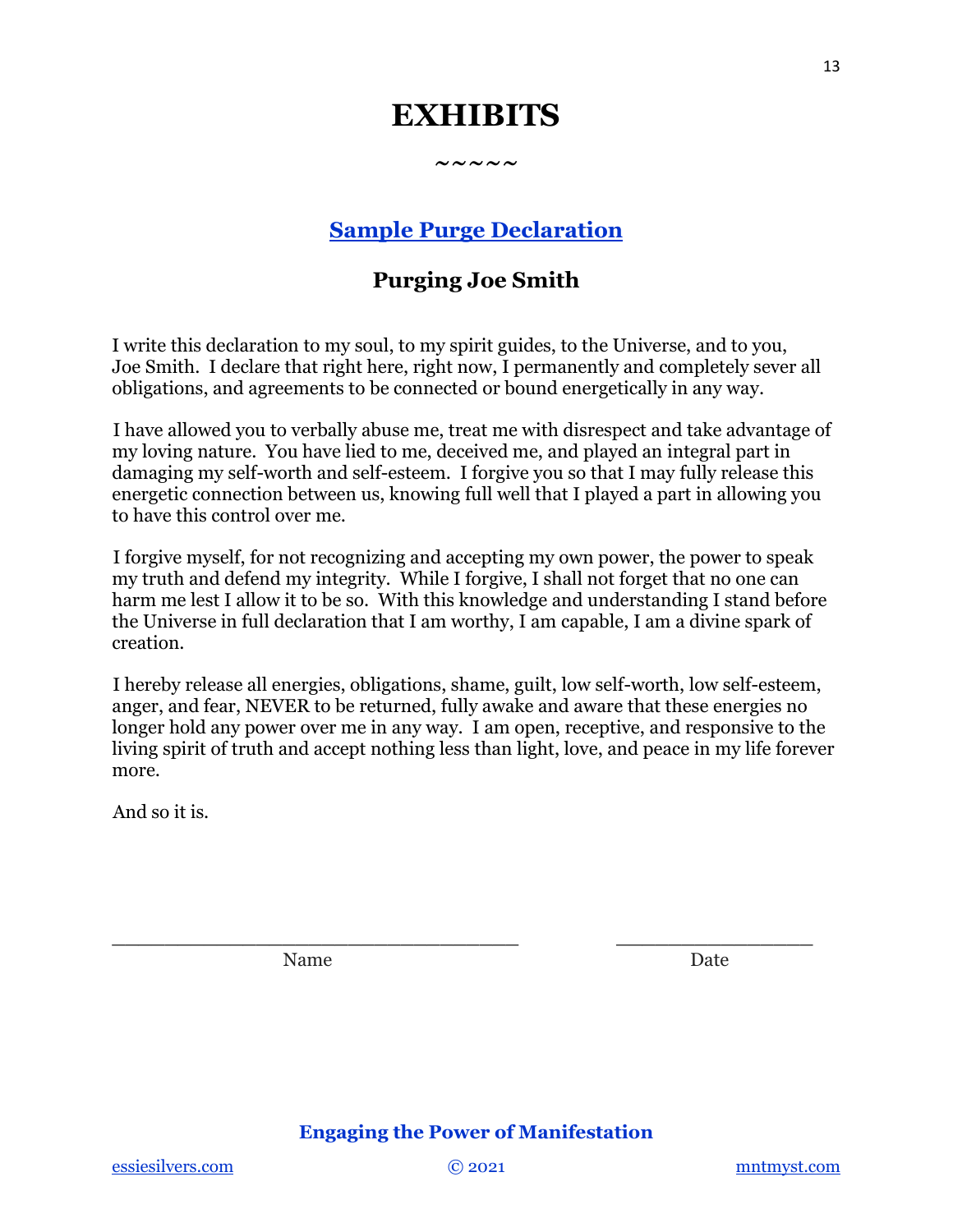#### **Sample Purge Declaration ~~~~~**

**Purging Co-Dependency**

I write this declaration to my soul, to my spirit guides, to the Universe, and to you, the energy of co-dependency, I declare that right here, right now, that I permanently and completely sever all obligations, and agreements to be connected or bound energetically in any way.

I alone am responsible for allowing YOU, the energy of co-dependency to rule my life. While I may not have been aware of what I was allowing into my life, I claim responsibility, for I alone can remove you from my life.

You have surrounded me, caused me to be self-critical, caused me great shame and guilt. You have given me opportunity to ignore my own feelings and needs. You have made it an imperative in my life that I focus on pleasing others, afraid of disappointing others at the expense of my own happiness and self-worth. You have caused me to play the role of perfectionist, becoming critical of others, nagging, and controlling, hiding my own feelings of lack and limitation.

You have created the space for me to make intimacy, open communication, and trust very difficult. I have allowed you to make intimacy with another, simply a physical act, missing out on the beauty and the depth of unconditional love.

You have given me great opportunity to absorb other people's feelings, making me very assertive and difficult to set boundaries. In the end, you have controlled my life in a manner that negatively impacts my mental health, my physical health, my finances, and my personal relationships.

I have come to this moment, right here, right now, that I am awake and aware of the power I hold to change my life. I forgive myself fully and completely for allowing YOU, the energy of codependency to run my life. In this moment of self-responsibility, I hereby declare that I fully release any and all obligations and agreements with this energy, past, present, and future. I am fully aware that it is my birthright to be free of this encumbrance and live a life of love, peace, and prosperity. I fully accept a life filled with happiness, love, peace, and friendship. I am capable, I am worthy, I am deserving of love both in the giving and in the receiving.

I hereby release YOU, the energy of co-dependency, never to be returned.

I also release all energies, obligations, shame, guilt, low self-worth, low self-esteem, anger, and fear, NEVER to be returned, fully awake and aware that these energies no longer hold any power over me in any way. I am open, receptive, and responsive to the living spirit of truth and accept nothing less than light, love, and peace in my life forever more.

And so it is.

Name Date

**Engaging the Power of Manifestation**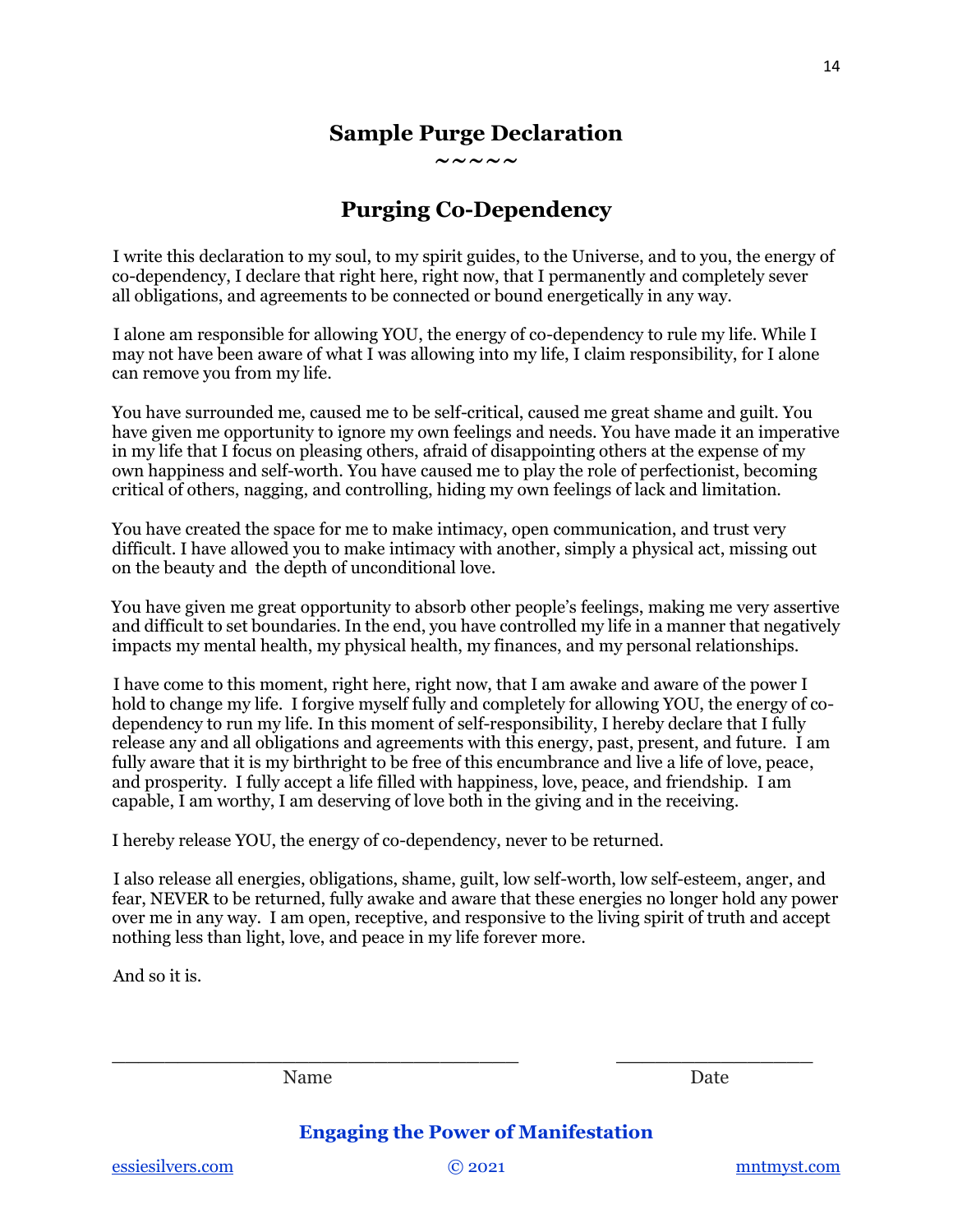### **Sample Purge Declaration ~~~~~**

### **Purging Negative Effects of COVID-19 Vaccination**

I, \_\_\_\_\_\_\_\_\_\_\_\_\_\_\_\_\_\_\_\_\_, write this declaration to my Soul, to my spirit guides, and to the Universe.

I declare that right here, right now, I permanently and completely sever all obligations and agreements connected or bound energetically in any way to negative effects of the COVID-19 vaccine I received

Specifically, I purge from my physical body and energy field any and all fatigue, soreness, fever, and/or related symptoms of discomfort.

I hereby release all energies, obligations, shame, guilt, low self-worth, low self-esteem, anger, and fear—NEVER to be returned—fully awake and aware that these energies no longer hold any power over me in any way.

I am open, receptive, and responsive to the living spirit of truth and accept nothing less than perfect health, light, love, and peace in my life forever.

\_\_\_\_\_\_\_\_\_\_\_\_\_\_\_\_\_\_\_\_\_\_\_\_\_\_\_\_\_\_\_\_ \_\_\_\_\_\_\_\_\_\_\_

Right be.

Signature Date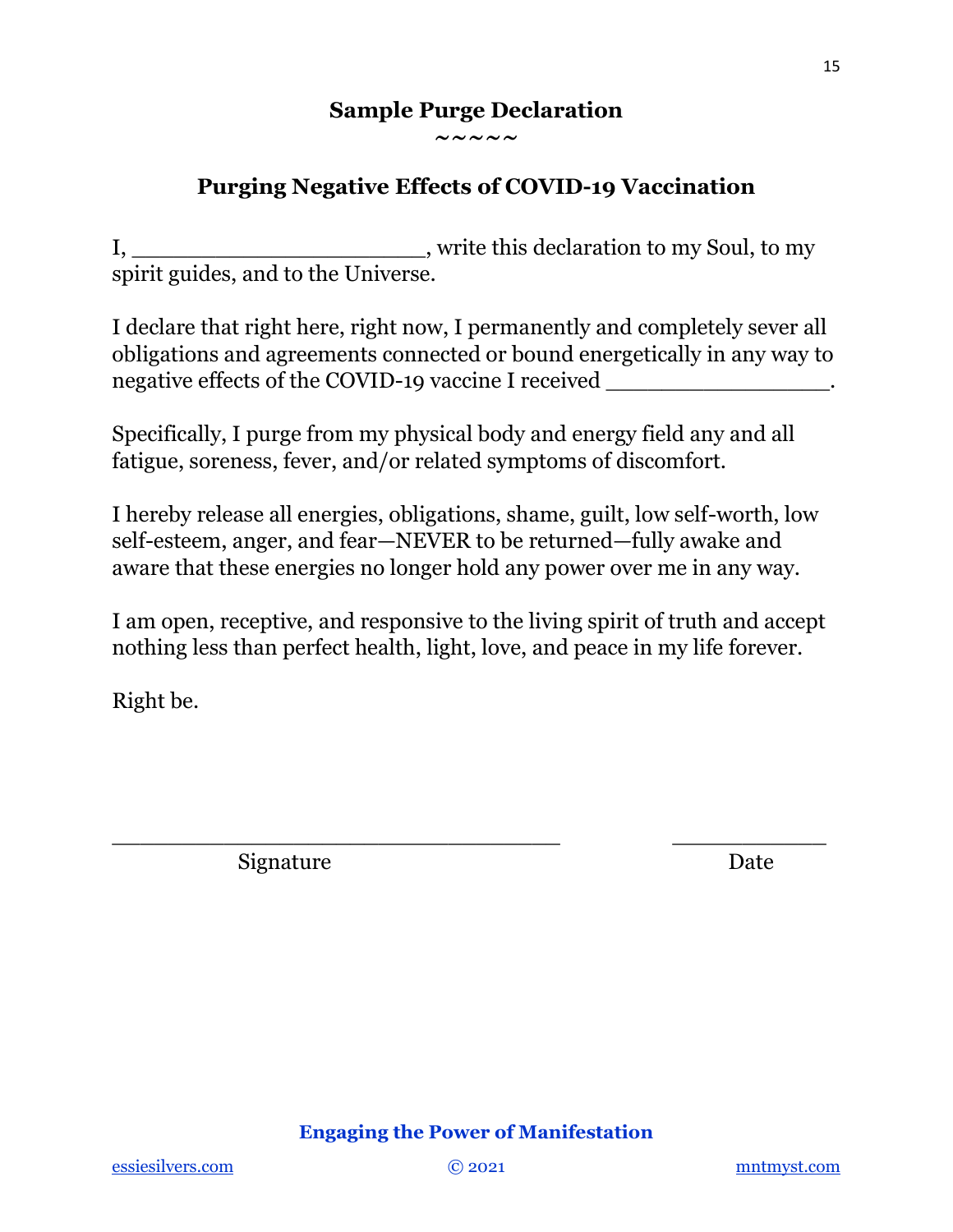### **[Sample Intention Statements](#page-17-0)**

<span id="page-17-0"></span>The following pages offer several examples of real-life, successful intention statements. The many of the names and details have been changed to protect the privacy of the individuals who wrote and calibrated the statements.

Use these examples as guidelines to inspire the most powerful language you can use to write your own intention statements.

As a review, be sure to follow these suggestions:

- Always state your intention in present tense.
- Focus on what you want (avoid language about anything you don't want to create).
- Be specific, clear, and purposeful—aim high!
- Kid-check your language. Make sure you are asking for what your Adult wants (following the Kid/Adult paradigm outlined in the "Who's Running Your Life?" program).
- Release your energetic attachment to exactly how and what happens. Trust yourself, your Soul, and the Universe.
- As events occur and/or your intention changes, revise the language and recalibrate the statement in the Unified Field. Stay in the flow. Take in new information and adjust as desired.
- End each intention statement with a version of the following:

*"I let go of all conscious and unconscious resistance, discomfort, limiting thoughts and beliefs, emotional, and physical fatigue. I release my attachment to the outcome. I am connected to my highest light source and I trust in the truth of the highest light reality.* 

*I am safe. I have unlimited energy and guidance.*

*My reality easily and gracefully reflects this or better. Right be."*

• Last tip: *HAVE FUN!!!*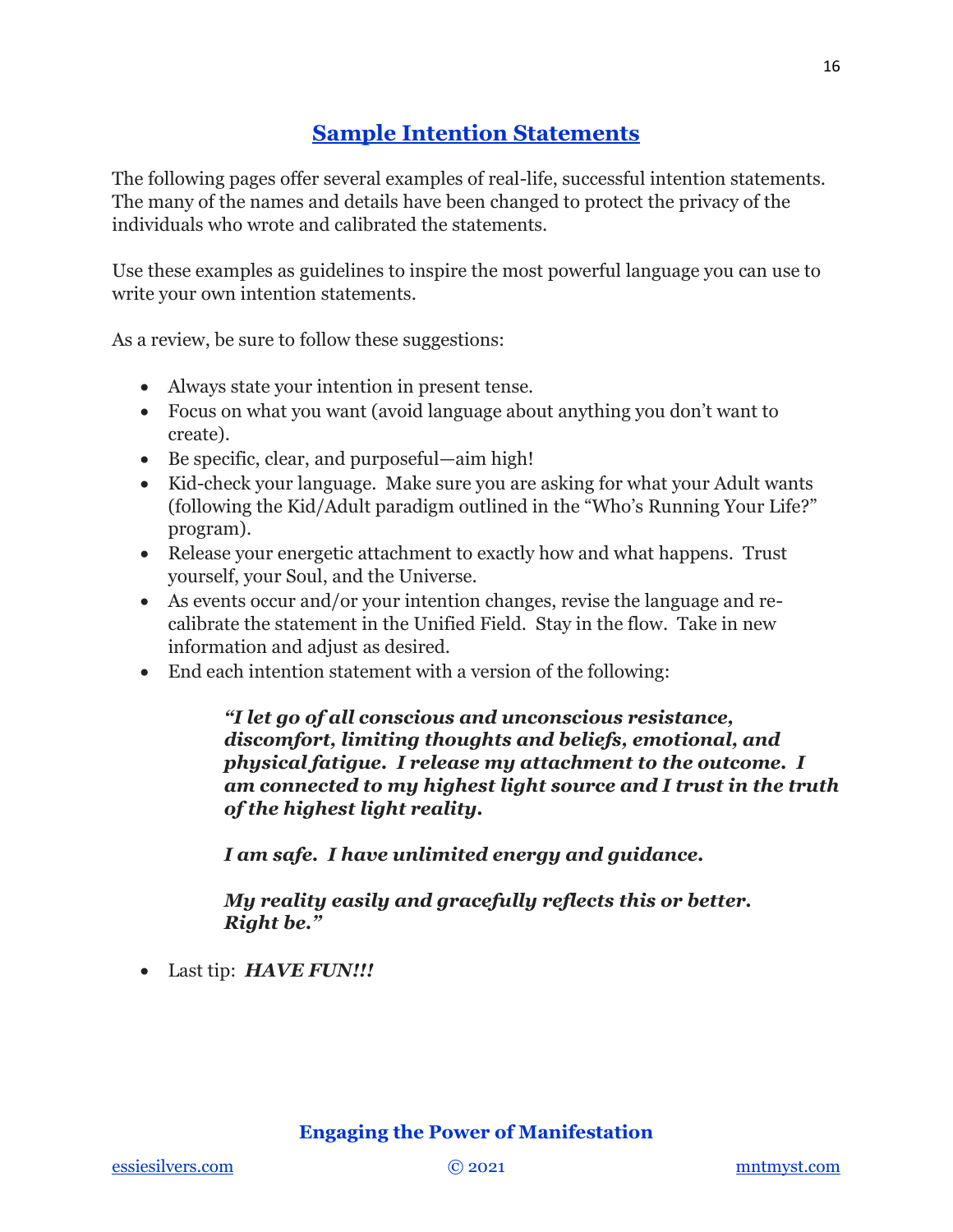### **Sample Intention Statement**

**~~~~~**

### **Samantha Roads Health and Well-Being Intention Statement**

I, Samantha Roads, am strong, healthy, alive, vibrant, and thriving.

In support of my optimal health and vitality, I affirm the following:

- I take all actions and precautions to remain completely healthy pure and whole.
- I exercise every day while being gentle with my body. I get a full night's sleep every night and awake refreshed and energized.
- All medications, supplements, and associated modalities are integrated into my body with ease and grace, continuing to keep my body healthy and thriving.
- I maintain normal bodily functions and feelings of well-being, vibrancy, and aliveness.
- My nervous, circulatory, respiratory, immune, digestive, urinary, reproductive, endocrine, lymphatic, skeletal, muscular, and integumentary (skin) systems function optimally. Each of my body's systems work independently and collectively to maintain my health. Any and all systems that may be out-of-balance are easily restored to optimal health.
- My appetite is strong and I enjoy all of my favorite foods, while maintaining my ideal weight.
- My energy level is high and remains that way.
- My mind is sharp, clear, calm and assured.
- I am guided by physicians and practitioners who offer relevant and useful suggestions regarding all treatment options and positive outcomes. I am powerfully supported by all my health care professionals and those offering associated modalities.

I let go of all conscious and unconscious resistance, discomfort, limiting thoughts and beliefs, emotional, and physical fatigue. I release my attachment to the outcome. I am connected to my highest light source and I trust in the truth of the highest light reality.

I am safe. I have unlimited energy and guidance. My reality easily and gracefully reflects this or better. Right be.

Name Date

### **Engaging the Power of Manifestation**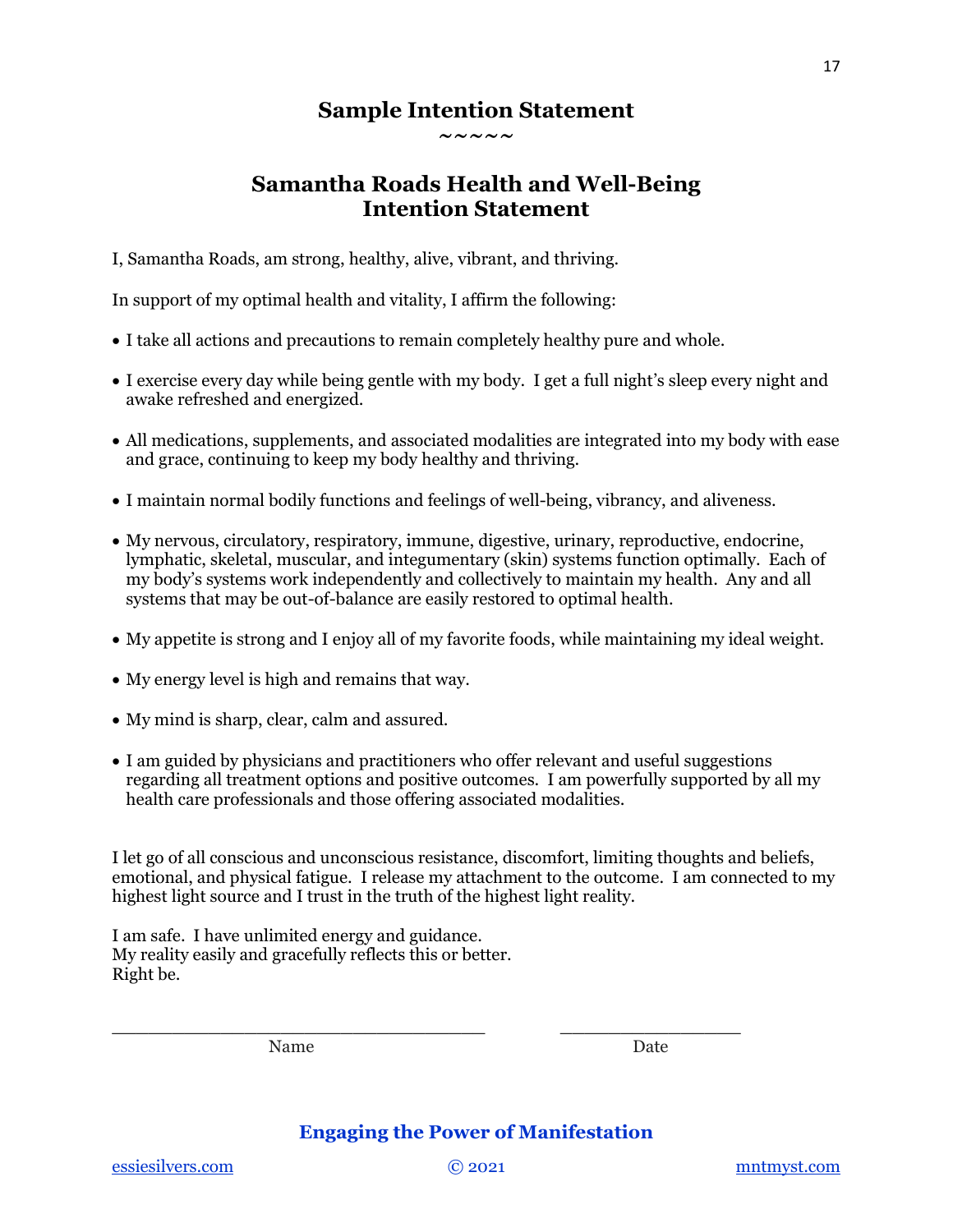### **Sample Intention Statement New Job/Vocation**

**~~~~~**

#### **Sarah Hill's Vocation**

*Vocation is the place where our deep gladness meets the world's deep need." – Frederick Buechner*

My vocation brings me a sense of purpose and satisfaction. My heart speaks in my vocation and I am spiritually fed by the work I do. I BELIEVE in my work. My skills are put to good use. I offer my creativity, I am productive, and I help solve problems. I am an integral part of the success of the organization. I enjoy the people I work with because they believe in what they do, and they value my role on the team. My personality is appreciated, and people enjoy working with me. My work provides opportunities for growth and self-development. I am building my skill set that will propel me to more lucrative and satisfying work. My work builds a foundation for my new life, where I am confident, financially independent, secure, and autonomous. I feel peace. I feel whole. I am happy.

My physical work space is calm and peaceful. It is well lit, preferably with natural light. I have my own work space. My work space and the larger work environment is clean, well-organized, and beautiful. I see other people regularly. The atmosphere is laid back. I am selfmanaged. My coworkers and supervisors are easy to work with, supportive, and respectful.

I earn \$80,000 or more annually. My commute is less than 20 minutes, or I am comfortably compensated for a longer commute. I work 30 to 40 hours per week on a regular schedule from Monday through Friday during daytime hours, ending at 5 pm or earlier. My weekends are free. My schedule accommodates my family life and I am supported in taking any time off I may need for them, i.e., sick days, doctor appointments, school closings, etc. I have a secure afterschool care schedule for the children with plenty of support. If necessary, I can bring my children to work.

I enjoy my workday and I am able to leave it there at the end of the day. I appreciate the time away from home and I am excited to see my children at the end of the day. I am a powerful and positive role model for my children, showing them what an authentic, loving, heart centered parent is. I am modeling strength as a mother, a woman, and a citizen. I instill strong values and morals in my children by living an enlightened, aware life.

I let go of all conscious and unconscious resistance, discomfort, limiting thoughts and beliefs, emotional, and physical fatigue. I am connected to my highest light source and I trust in the truth of the highest light reality.

I am safe. I have unlimited energy and guidance.

My reality easily and gracefully reflects this or better. Right be.

Name Date

**Engaging the Power of Manifestation**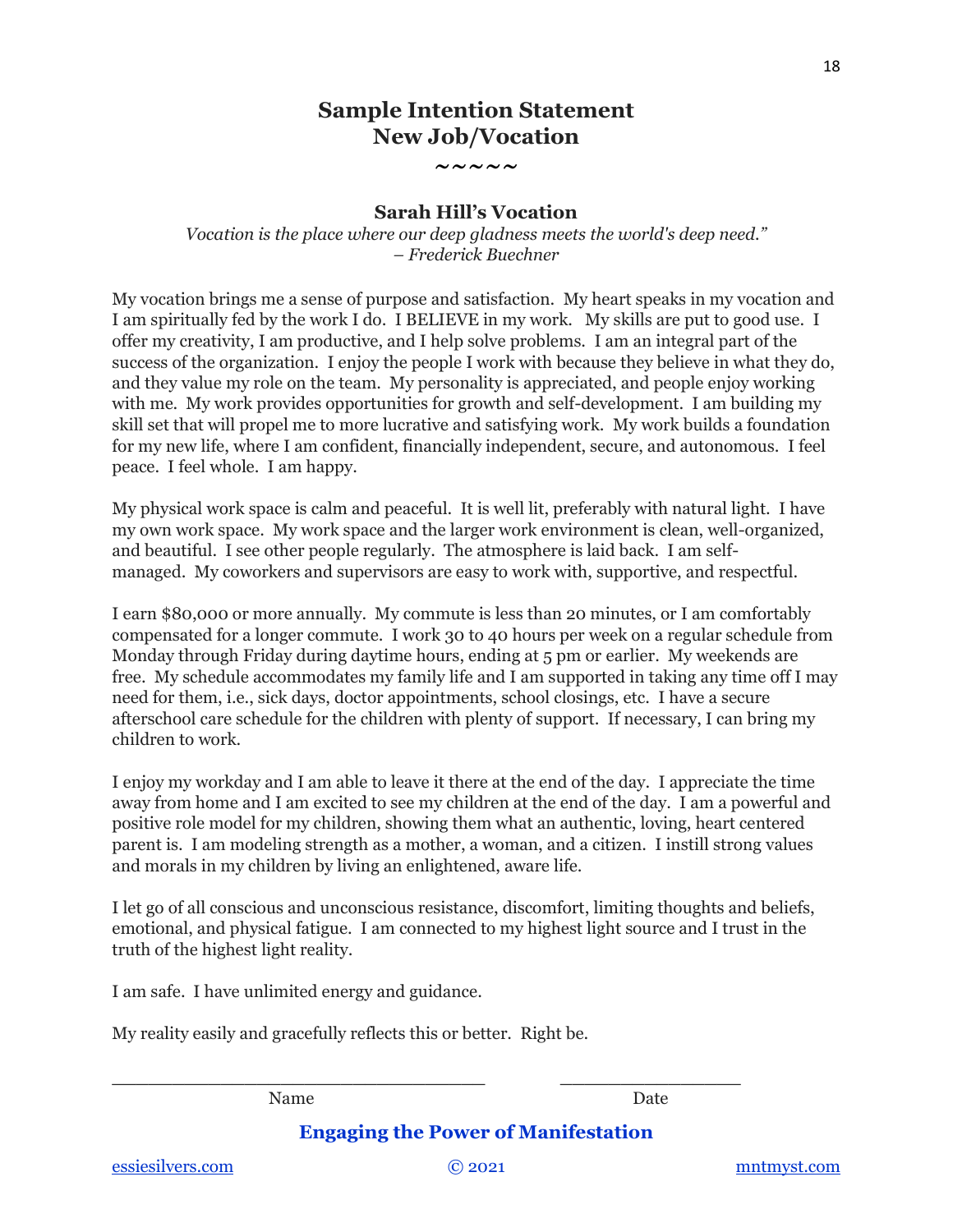### **Sample Intention Statement Sale of Real Estate**

**~~~~~**

### **Sale of 431 Main Street, Smithtown, NC 42893 Intention Statement**

The property at 431 Main Street, Smithtown, NC 42893 is sold.

This house is purchased "as is" for \$375,000.00 and the buyer is excited and happy to own this home now.

All inspections for the house are done quickly and require no further actions or repairs. The buyer has cash or is pre-qualified for a loan. Financing is easy, quick, and complete.

Margaret O'Malley, the real estate agent, sells this house quickly, efficiently, and professionally as agents with Miller Realty.

I close on the house as soon as possible.

The house is in perfect shape inside and out. The new owner is free from any physical/structural challenges with 431 Main Street property. The devas of this building and the land support the new owner on all levels, especially with the changes being made to this home. All renovations go well, they are fast and easy; the city is very cooperative with the new owner.

I let go of all conscious and unconscious resistance, discomfort, limited thoughts and beliefs, emotional, and physical fatigue. I release my attachment to the outcome. I am connected to my highest light source and I trust in the truth of the highest light reality.

I am safe. I have unlimited energy and guidance.

My reality easily and gracefully reflects this or better.

Right be.

Name Date

### **Engaging the Power of Manifestation**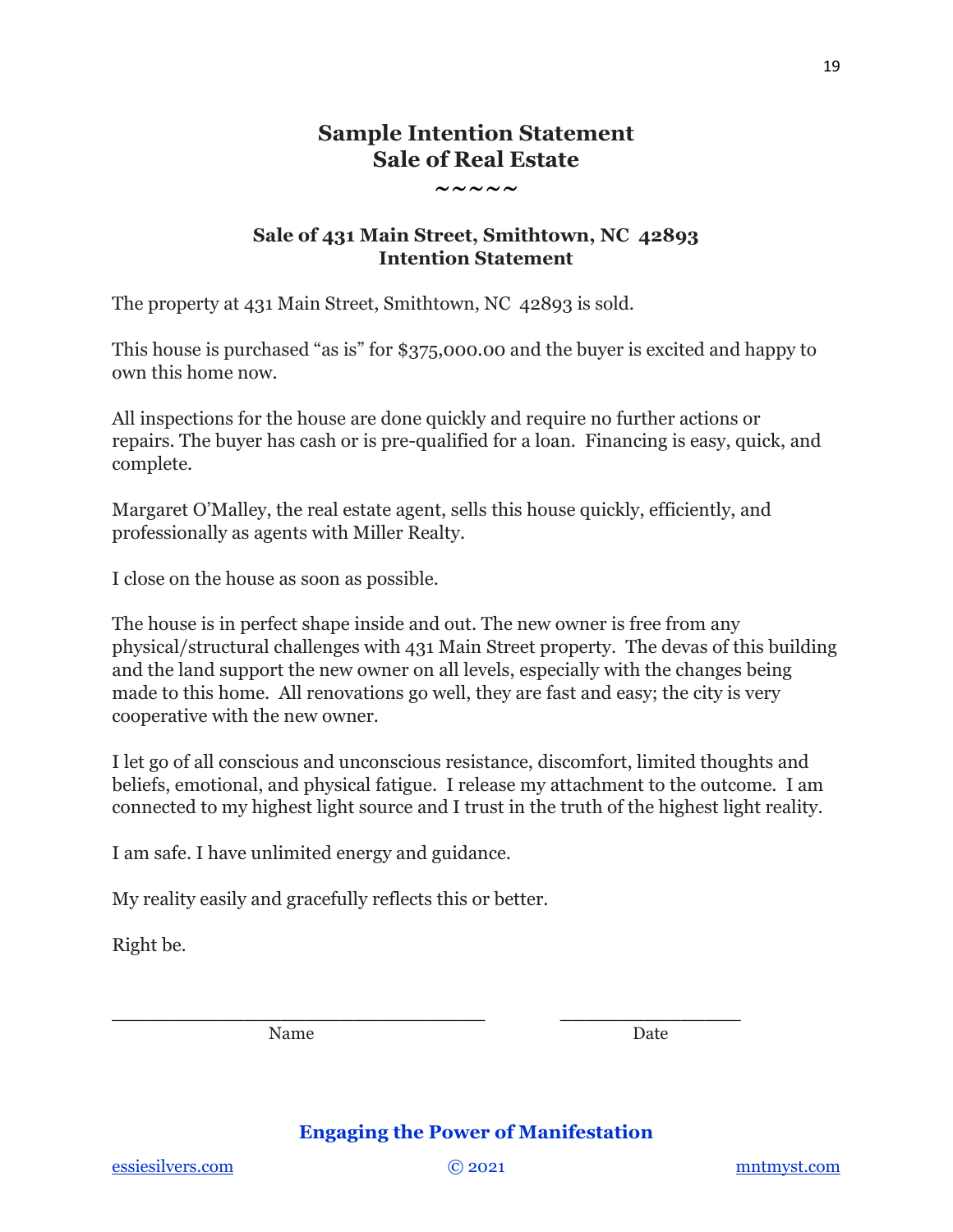### **Sample Intention Statement**

**~~~~~**

### **Opening Channels of Creativity Intention Statement**

I, Gerald Powers, in contemplation and grateful appreciation to the Devas of my health and well-being, my spirit guides, and to the Universe in general, am excited to be fully experiencing the manifestation of my desires to open up infinite channels of creativity in my life.

I resonate fully with the work I am doing in creating beautiful abstract pieces of art, using ink and water. My skills are constantly improving as my creativity expands.

I effortlessly come up with beautiful designs to create furniture that are both functional and beautify—not only to myself, but to those who are drawn to it. I am constantly learning new woodworking and building practices and developing my craft.

I am exceedingly thankful for the ability and opportunity to easily tap into my creative abilities to write about subjects that resonate within me and am equally grateful that those who read my work are inspired and touched deeply.

I release any and all limiting, negative, or lack energy. I fully realize that I am a divine spark of light living a physical experience. It is my birthright to call forth all the abundance the Universe has, and I accept it in gratitude and appreciation.

And so it is.

Name Date

**\_\_\_\_\_\_\_\_\_\_\_\_\_\_\_\_\_\_\_\_\_\_\_\_\_\_\_\_\_\_\_ \_\_\_\_\_\_\_\_\_\_\_\_\_\_\_**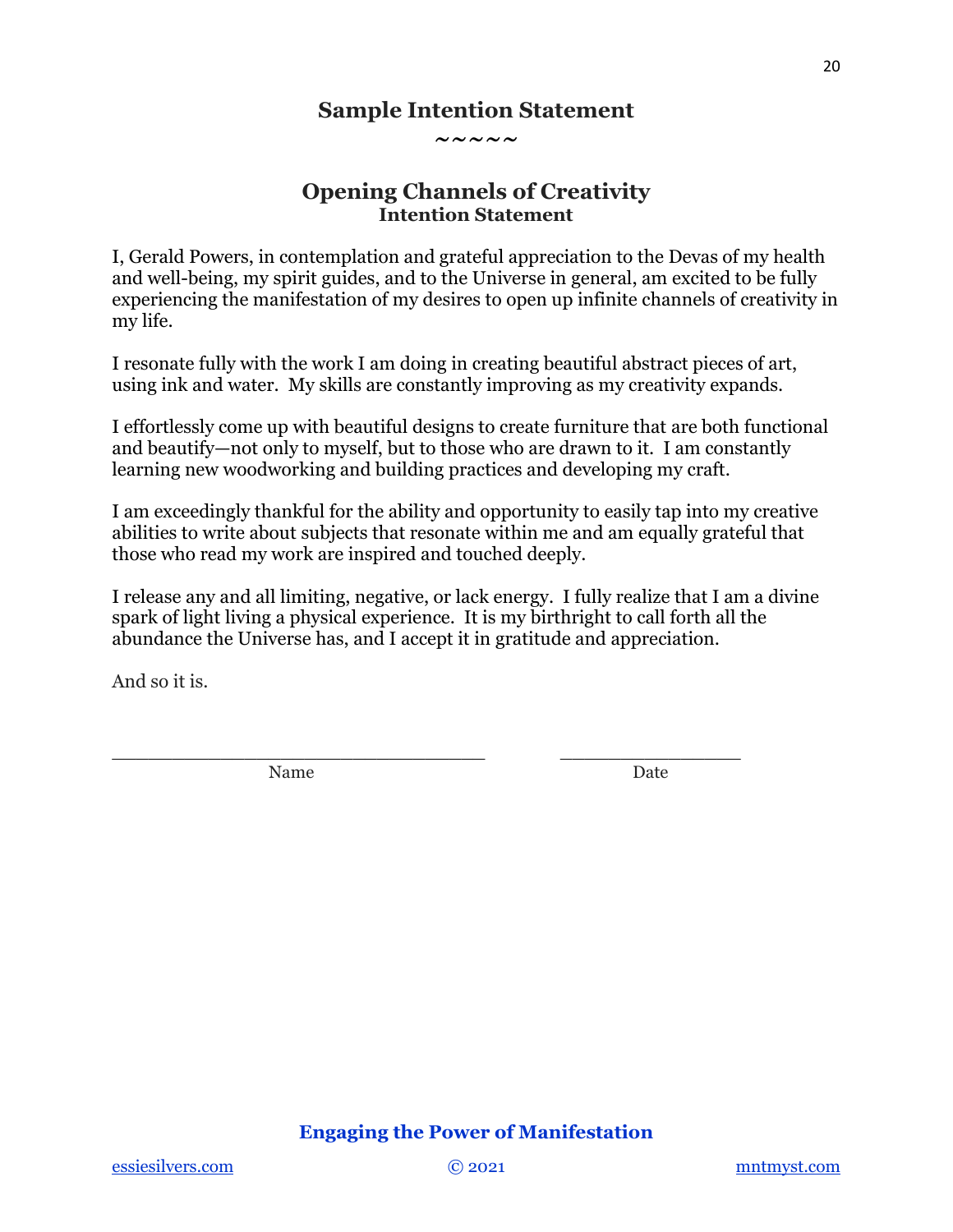### **Sample Intention Statement Workshop/Retreat/Conference**

**~~~~~**

### **The Wholeness Retreat** November  $2 - 4$ , 2020 ~ Charlotte, NC **Intention Statement**

The Wholeness Retreat is created and facilitated by Karen Wilkerson and Maria Smart. The facilitators work seamlessly together to create a warm, safe, collaborative healing environment where every program participant is held, supported, and encouraged toward healing.

The program content is organic, well-planned, fluid, responsive to the needs of the participants, and easily executed. This offering is attended by 10 women who enroll at least 5 days before the event begins on November 2, 2020. The marketing and promotion of this program are easy and highly effective. The women who are seeking this healing experience find their way to us effortlessly and timely. Each of the 10 participants are happy to pay \$500 to participate in this experience and are eager to enroll. Our expenses are minimal and this proves to be financially successful for each collaborator. Record keeping and financial management are easy and effective.

The participants and collaborators coalesce to create a highly effective, wholistic, loving, supportive, and healing experience for everyone involved. The collaborators respond to the participant's greatest desires for healing and support for each woman and the group to grow and heal. Shadow is transformed into light. Understanding and insight are readily available. Peace and love fill everyone involved in this effort. Each of the participants engage fully and enthusiastically in their own healing journey and in support of the other participants. They develop bonds of healing and kinship that serve them during and after the program is concluded.

The Devas supporting this effort fully support this program and bring it into reality, drawing the 10 participants to the journey, and holding each of the collaborators and participants in love to promote healing in their highest light. Any fears the participants currently hold related to their healing are soothed by the opportunity to participate in this program. Each participant is met where she is and gently encouraged to successfully transform her pain and fear into strength and wholeness.

We let go of all conscious and unconscious resistance, discomfort, limiting thoughts and beliefs, emotional, and physical fatigue. We release our attachment to the outcome. We are connected to our highest light source and we trust in the truth of the highest light reality.

We are safe. We have unlimited energy and guidance.

Our reality easily and gracefully reflects this or better. So be it.

**Engaging the Power of Manifestation** Name/s Date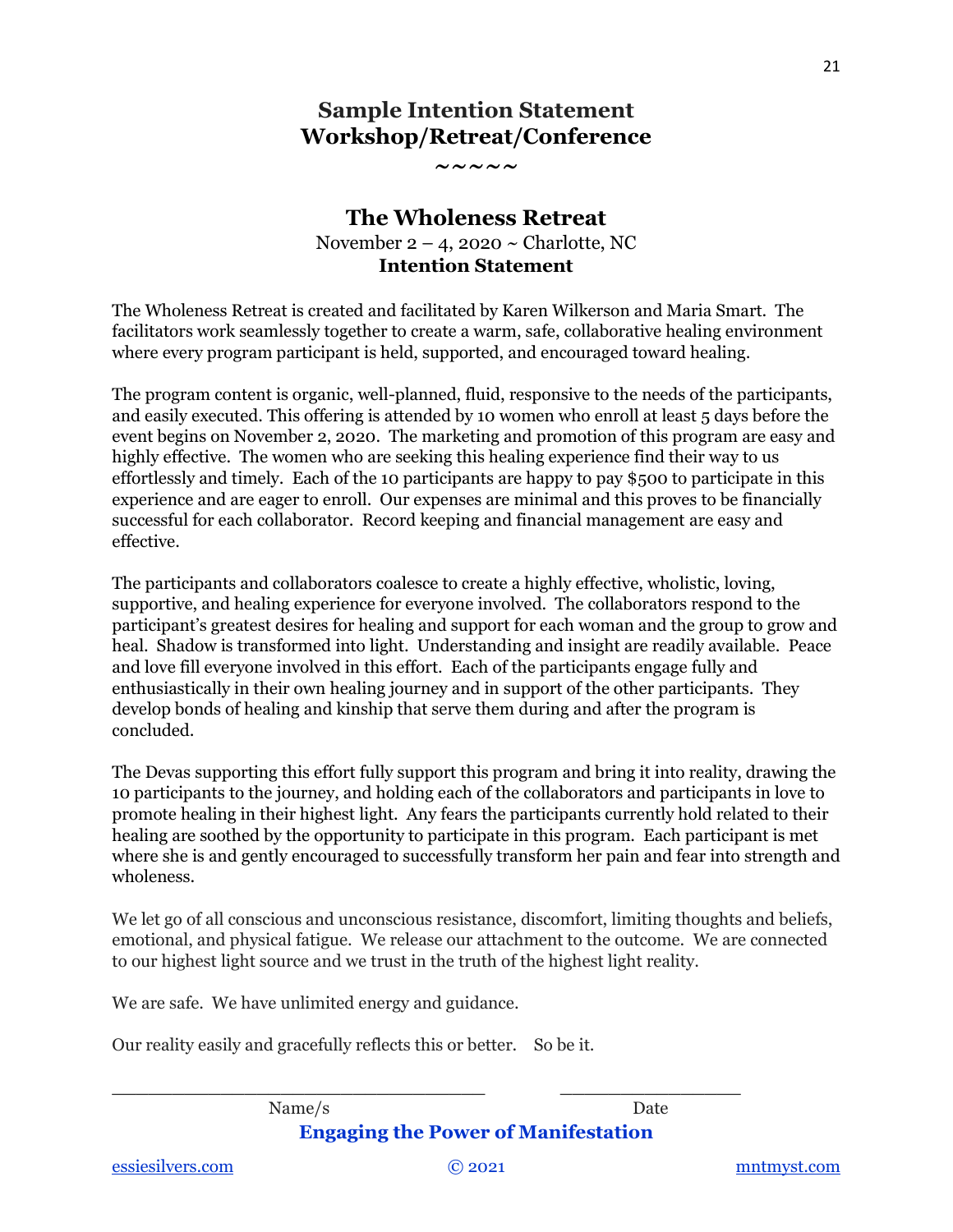### **Sample Intention Statement Relocation**

**~~~~~**

### **The Sander's Family Move to Scotland Intention Statement**

Mary, Gregory, and Barbara move to Scotland on or before August 15, 2017. The move is easy, joyful, effortless, celebratory, and fun. Nothing is forgotten, left behind, or missed.

### **Sale of House**

On or before July 31, 2017, Gregory and Mary accept an offer of \$645,000 or more for the house at 701 Alto Street, Phoenix, AZ. The house is sold fully furnished.

The buyer/s currently have cash or have funding approved and available immediately. If the buyers have the house inspected, the inspector reports that the house is in good condition and not in need of any further repair. The buyers are pleased with the condition of the house itself and desire or require no further repairs or improvements. Their offer on the house is easily and effortlessly completed and they purchase the house and its contents and furnishings.

Mary and Gregory settle on the house and have the funds from the house sale available to them in Scotland on or before August 31, 2017.

### **Visa to United Kingdom**

The sole-representative visa request for Gregory Sanders (with Mary and Barbara entering as his dependents) is approved and granted by the United Kingdom High Council on or before August 6, 2017. The visa process (including all interaction with Kathy Peirce and the High Council) between now and the approval is easy and effortless.

#### **Traveling**

All travel from Phoenix, AZ, to Edinburgh, Scotland, for this move is smooth, easy, fun, trouble-free, and enjoyable.

#### **Financing**

All monies required for the move or any portion of the move of Mary, Gregory, and Barbara to Scotland is available and easy to access. There is plenty of money to pay for school, pay off all bills and debts, pay for all moving expenses and travel, to pay for living expenses while we are in Scotland, and for any other purpose we deem appropriate.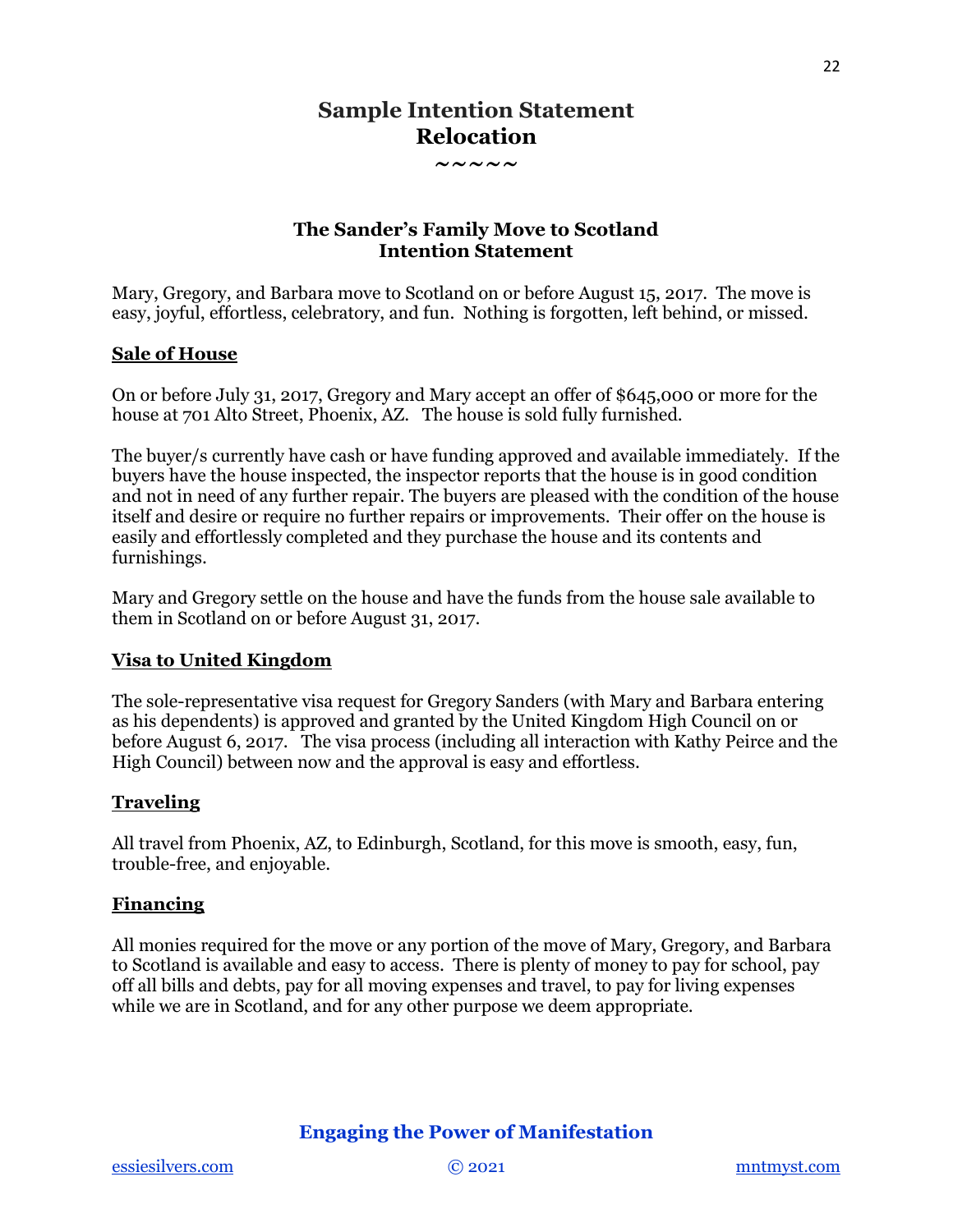#### **Moving Our Possessions**

All of our property is shipped within days of our departure and arrives at our door in Scotland safely and undamaged within 4 weeks after it ships. The entire process is easy. All administrative and customs-related issues are smooth and effortless on our part. We fit all our boxes and belongings in the 200-cubic feet allotted. We have no additional fees or charges beyond the \$2,555.00.

#### **Our Home in Edinburgh, Scotland**

Mary, Gregory, and Barbara love our new home in Edinburgh, Scotland. The home is quiet, in a location that we love and enjoy being in. We furnish our home soulfully, beautifully, inexpensively, and comfortably. We complete furnishing and decorating the home quickly.

#### **Transportation**

Gregory and Mary's GMC Yukon sells for \$12,000 or more. It sells by September 30, 2017. Gregory and Mary purchase a car they love that has room for the whole family, runs well, and is in great condition when they are ready and want to. They have the money to purchase the car whenever they want.

#### **Our Lives in Scotland**

Barbara loves her school and is very comfortable there. She has wonderful teachers who understand her and are helpful to her learning process. Barbara manages her academic load easily, joyfully, and without stress. She develops wonderful friends quickly and is very happy.

Mary, Gregory, and Barbara each and collectively have a blessed, happy, and joyful life in Scotland, filled with creativity, empowerment, love, and good health.

Gregory finds balance in his life; physically, emotionally, mentally, and spiritually. His work feeds his soul and supports the family abundantly. When he is ready and wants to, he develops a wonderful group of patients and works the hours he wants so that he stays rested, well, and connected to himself. He continues to be creative in his life's work in ways that bring him great joy and fulfillment.

Mary and Gregory's relationship continues to flourish and blossom at the deepest levels of love, partnership, and harmony. Our daily lives together are harmonious, loving, joyful, extremely fun and stress free. Our communication with each other is clear, concise, kind, loving, and easily understood. Our connection with each other and with spirit is and remains powerful, exhilarating, and deeply fulfilling. Mary and Gregory continue to grow together and individually through spirit and the human condition into the fullness of ourselves. Through the deep connection with ourselves, each other, the energies and beings of Scotland, we are fully prepared for the big transition of this planet as she births into a new golden age. Mary and Gregory are deeply connected with their roles during and after that great birth, continuing to grow and flourish. Out of our partnership are born many

### **Engaging the Power of Manifestation**

23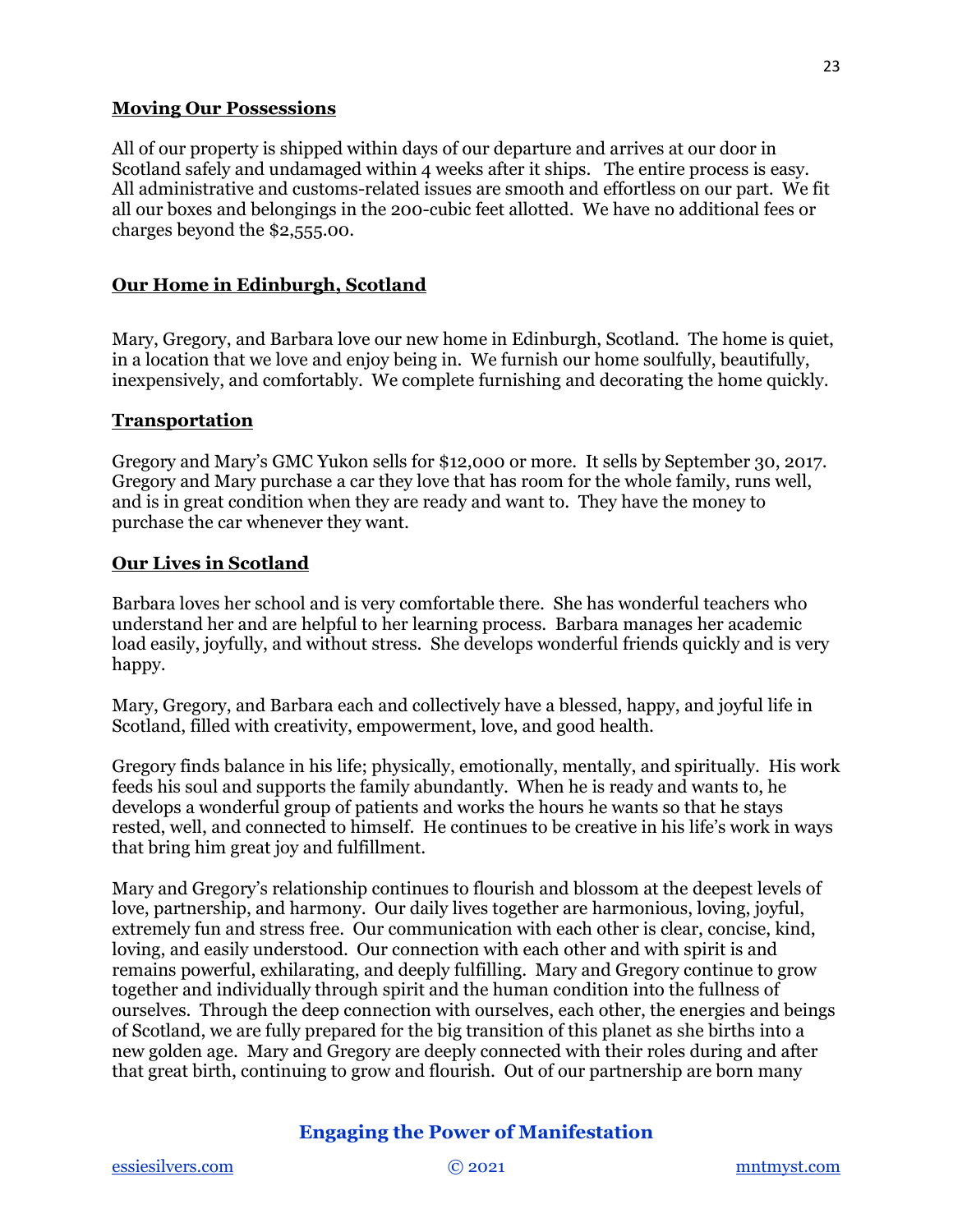creative projects that touch many people's lives in positive and loving ways. We set a foundation on which many people can come and participate in these projects.

Mary is healthy, happy, and fulfilled in all aspects of her life. Mary is completely fulfilled while the uniqueness of her gifts to life blossom and are expressed each and every day in many ways. She touches the lives of those she encounters with her essence.

Mary, Gregory, and Barbara are accepted and loved by the local community and have as many friends as they want. They have wonderful, joyful, and loving experiences throughout their lives.

Gregory and Mary are members of the Council of Twelve, a community of individuals who have been called to Scotland to create a community as we are guided once we all come together.

### **Rosie (our dog)**

Rosie departs on a plane from Phoenix, AZ, with Barbara and Mary on November 28, 2017, and arrives in Scotland on November 29, 2017. She is safely taken through customs, is approved to enter the United Kingdom, and arrives at our home in Edinburgh, Scotland, later that day.

Rosie meets all requirements for approval to enter the United Kingdom without quarantine under the PETS guidelines. The entire process is easy and hassle-free for Rosie and all personnel involved.

The trip is easy and comfortable for Rosie. She is well cared for by all airline personnel and attendants involved. She knows she is coming to be with us and handles the trip well.

#### **Support from Universe**

We are constantly aware that the Universe supports us at all times. This awareness makes all processes and procedures associated with this move easy and joyful for all individuals involved.

We let go of all conscious and unconscious resistance, discomfort, limiting thoughts and beliefs, emotional, and physical fatigue. We release our attachment to the outcome. We are connected to our highest light source and we trust in the truth of the highest light reality.

We are safe. We have unlimited energy and guidance.

Our reality easily and gracefully reflects this or better. Right be.

Name Date

**Engaging the Power of Manifestation**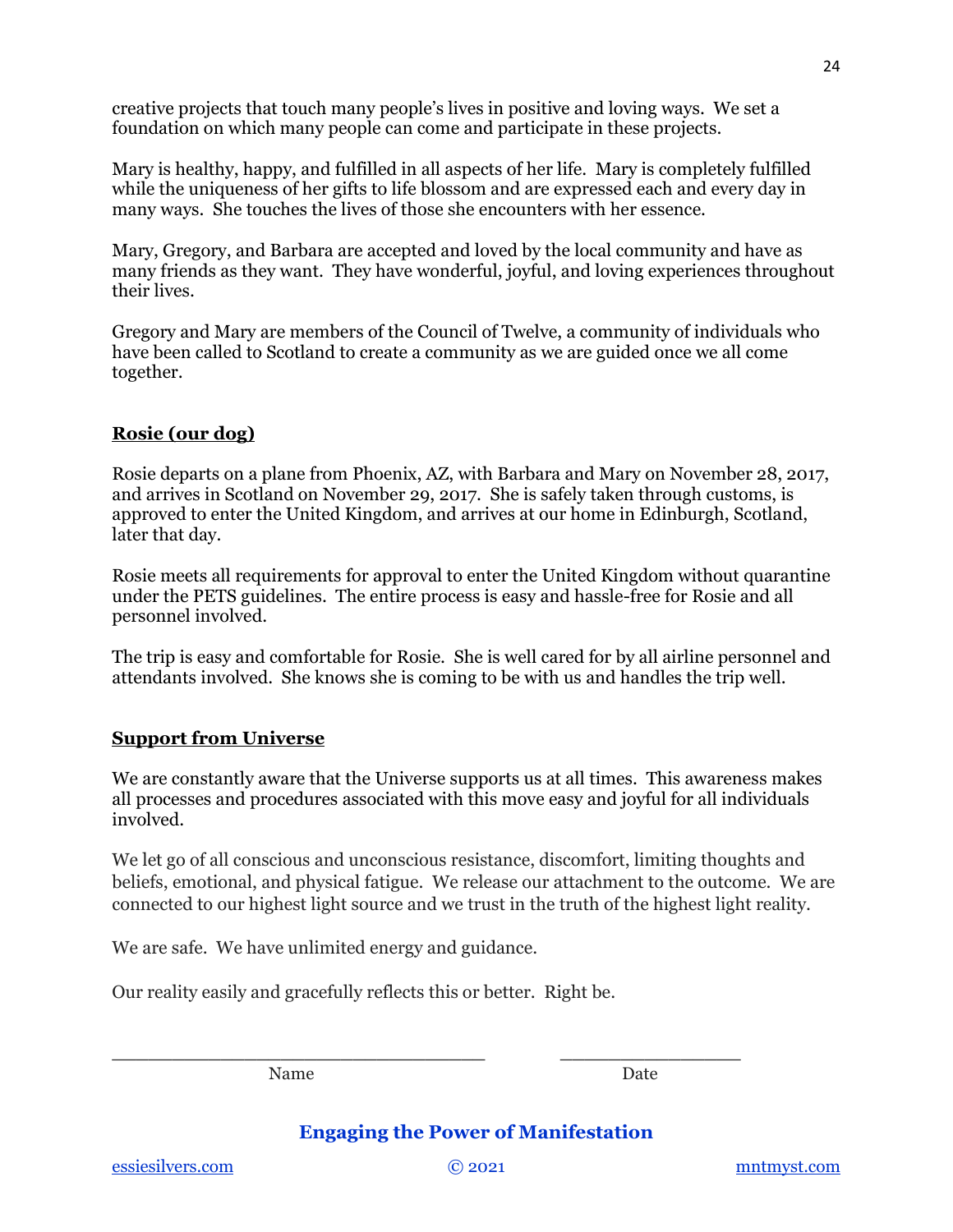### **Sample Intention Statement Workshop/Retreat/Conference**

#### **~~~~~**

### **Who's Running Your Life When You Are In Love?**

*A Journey to Authentic Intimacy for Couples*

### **Intention Statement**

This program explores the nature of authentic intimacy for couples in the context of the Kid/Adult paradigm.

### **All participants are:**

- Couples inspired and willing to explore authentic intimacy with their committed partner
- Significantly engaged and committed to the personal work necessary to move past their Kid's veils and limitations to become aware as fully actualized Adults
- Understand and resonate with the principles in WRYL and the Kid/Adult paradigm
- Willing to be vulnerable, honest, open, and strong in the face of change
- Open to explore a full range of options for their relationship without preconceived attachment or investment to what authentic intimacy with their partner looks like
- Happy to invest the time and financial resources necessary to complete this program
- Fully committed to the process, including all assignments in and out of group
- Willing to share openly with their partners and the group as a whole
- Eager to shine a light on their personal growth as they explore their relationship

### **Structure**

- Six sessions, three hours each, every other week, on Saturdays
- Attended by 5 couples (10 participants)
- Facilitated by: Marie Severs and Thomas Miller
- Location: 123 Main Street, Asheville, NC

### **Private Facebook Group**

- A private Facebook group is available for participants to engage with each other- share insights, experiences, and pose questions for feedback and/or exploration from the group.
- Every Wednesday, by the end of day, participants may tag the facilitators in a specific post asking for feedback or insight. The facilitators respond to all specific requests posted in this forum by end of day the following Friday.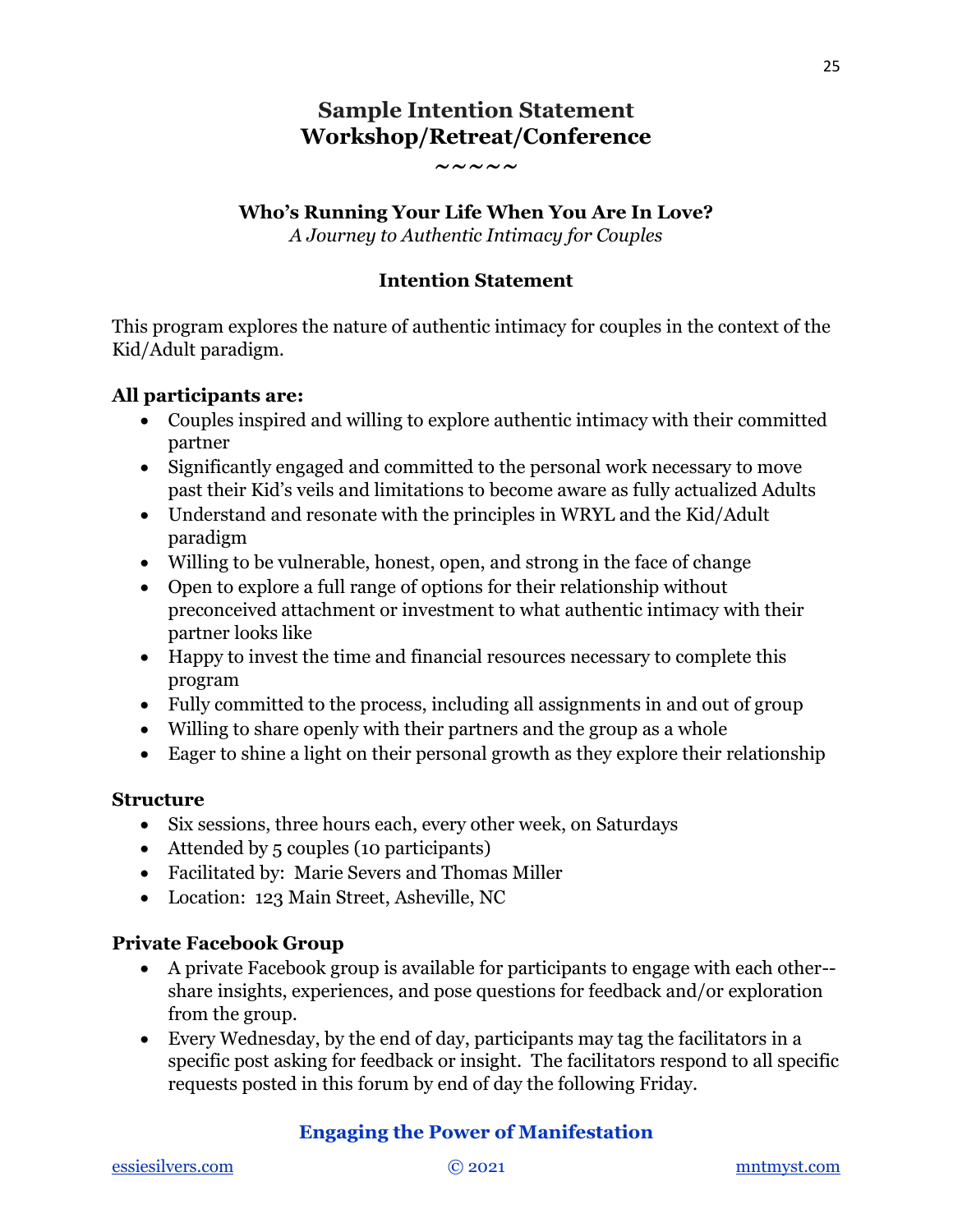All participants experience the growth and objectives they intend as part of this intensive. Their experiences easily and gracefully support their loving partnerships.

I let go of all conscious and unconscious resistance, discomfort, limiting thoughts and beliefs, emotional, and physical fatigue. I am connected to my highest light source and trust in the truth of the highest light reality.

I am safe and have unlimited energy, guidance, and support.

My reality easily and gracefully reflects this or better. Right be.

**\_\_\_\_\_\_\_\_\_\_\_\_\_\_\_\_\_\_\_\_\_\_\_\_\_\_\_\_\_\_\_ \_\_\_\_\_\_\_\_\_\_\_\_\_\_\_**

Name Date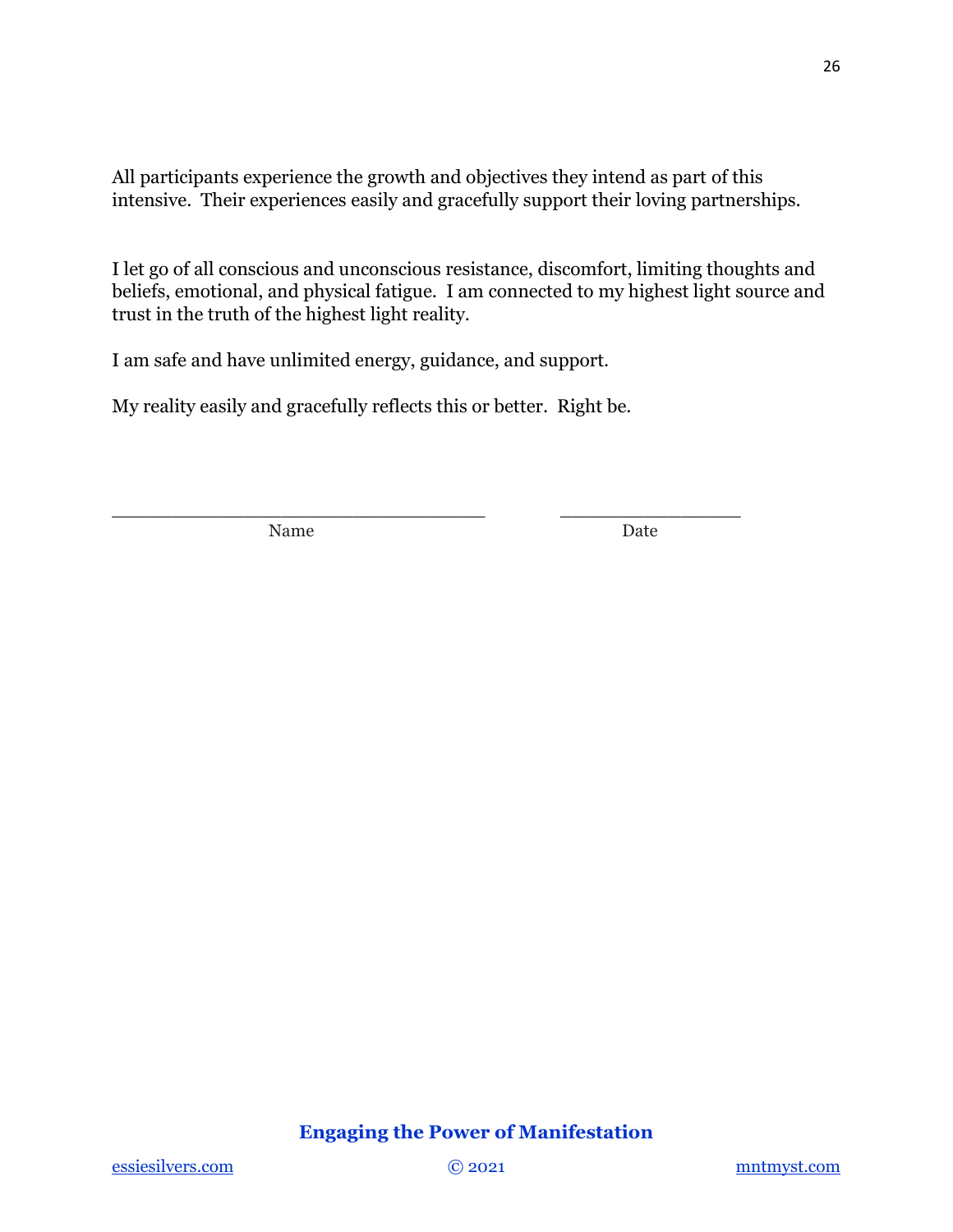### **Sample Intention Statement Non-Profit Organization**

**~~~~~**

#### **My Heart Sees You Intention Statement**

The mission of My Heart Sees You (MHSY) is to provide caring touch and gentle seated massage to underserved people.

Caring touch conveys physical and emotional safety. It says we are kin, I see your humanity, rest for a while. We believe in the power of touch to convey connection, compassion, relief, and presence. We know we all are connected to and responsible for each other as kin. We see and experience the inherent worth and dignity of all people. We receive as well as give. We collaborate with local agencies that support underserved people and with the people who are underserved. We grow organically as we learn from the communities what they need and want. Through this work, we tip the scales of power toward our common humanity, toward empathy, toward hope.

We do this by training massage therapists, body workers, energy workers, and nonbodyworkers to serve those who need their skills the most. The training is done before any person puts their hands on anyone. Topics include dealing with trauma; boundaries; fears/discomforts; what it means to be in service to another; self-care; contextualizing poverty, homelessness, aging; moral underpinnings of the project; touch protocol; consent; health and safety protocols. There is a component of debriefing and support. We have a qualified staff person who is dedicated to supporting our body and energy workers, non-bodyworker volunteers, and our trainers. We have qualified staff who conduct the training and provide aftercare support for our body and energy workers and our non-bodyworker volunteers. Our training is powerful and empowering. We provide this training to schools and conferences that work with body and energy workers.

MHSY works with universities and colleges, medical practices, massage therapists, nonprofits, and others to study the effects of caring touch on people who are underserved and on the people who serve them through caring touch. We have a qualified staff person who is dedicated to this program.

We accept students of any age who are interested in our work and want to serve in some capacity. Our intern application and interview process is vetted and continues to be vetted for bias and discrimination. We have a qualified staff person who is dedicated to this program.

MHSY is a nonprofit. We raise all the money required to accomplish our goals with ease and fun! As we raise funds, we raise consciousness. We work in collaboration with other nonprofits and for-profit businesses. We trust in abundance for everyone. We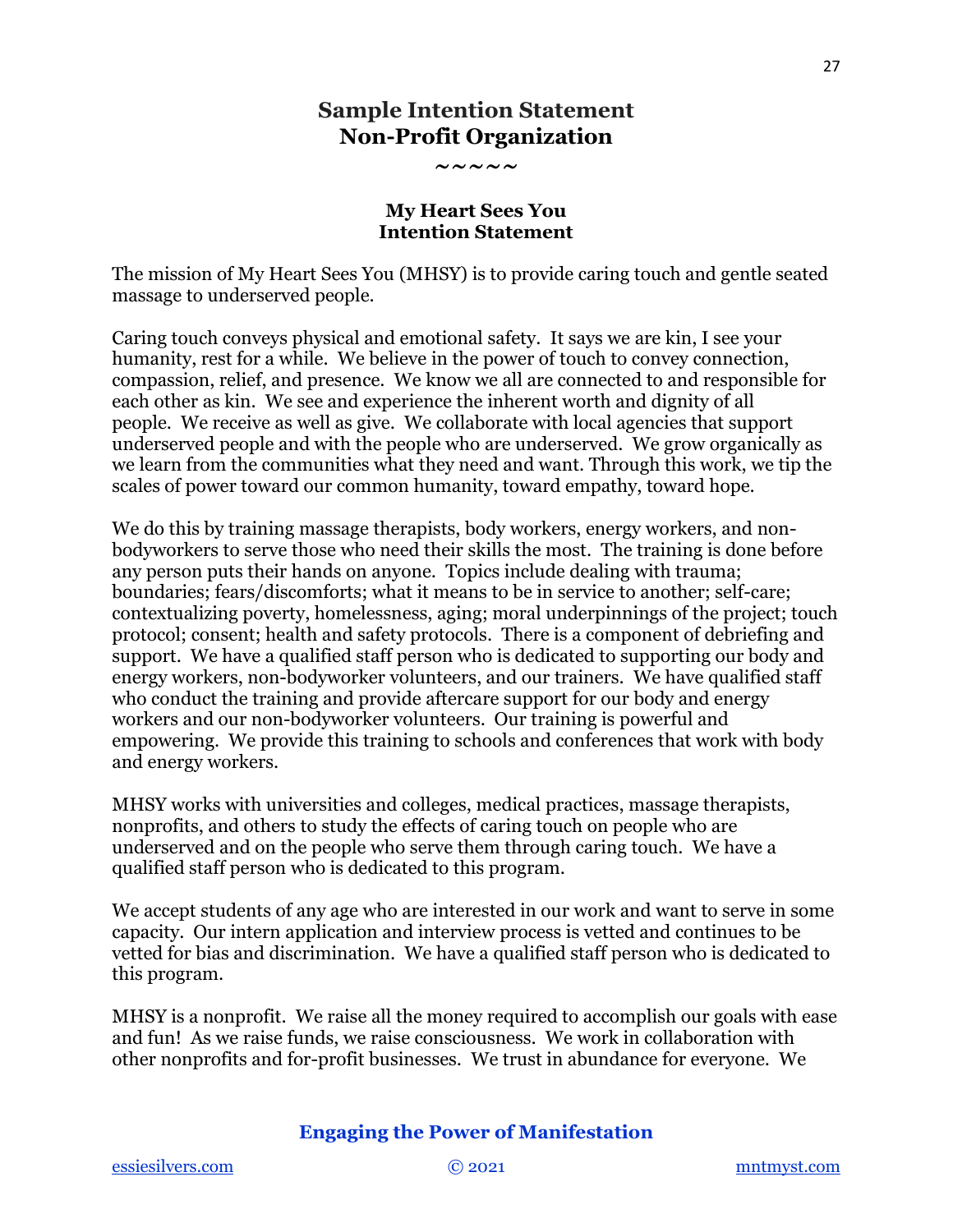raise enough money to do the things we want to accomplish. There are individuals and organizations who are deeply committed to the mission and vision of MHSY and who generously support us financially without conditions or hidden agendas. I eagerly welcome this material and energetic support, which is easy to obtain and maintain. We have a qualified staff person who is dedicated to our financial health and sustainability. We also have support staff for this staff person.

The work culture is open minded, open hearted, and diverse. I hire people of color, people of differing sexual orientations, people who are transgender, people who have physical disabilities, people who have criminal records, people with diverse religious and nonreligious perspectives. I hire the best people for their positions.

I feel positive energy from all MHSY staff members! People are proud to work at MHSY and believe in the mission. The body and energy workers are compassionate and centered as they work with our clients. Our clients feel centered, loved, seen, and relaxed after their body work. They look forward to their massage appointments. They adopt the body workers as "theirs." Our presence in different communities affects the energy in those communities positively. I am energized by my work and the work of MHSY. I feel gratitude and pride and a sense of accomplishment.

The hiring process is transparent. The hiring process is vetted and continues to be vetted for bias and discrimination. I believe in inclusion. I provide training opportunities for staff to understand and reckon with systemic racism, classism, sexism, ableism, etc. I hold space for people as they come to terms with their privileges and encourage them to find ways to fight the systems. We pay attention to language and the ways it can hurt people even unintentionally.

I allow people to try new ideas, new skills, new ways, and to fail. I lift them up, dust them off, and encourage them to try again when they do fail. I listen for understanding, to hear their words, spoken and unspoken. We celebrate our collective and individual successes. Everyone is valued just as they are.

MHSY pays a living wage and better. We provide benefits to the staff. We provide health care plans which include dental, eye health, and mental health. We provide paid family leave, vacation, sick time, holidays. We offer retirement plans and make matching contributions. We also pay for staff members to volunteer their time with other nonprofits during the work day. I am paid enough money to do the things I want to do in my life.

I lead a team of wonderful, creative, loving people who do the best work they can to make our mission sustainable and a reality. I am the best leader I can be in support of their work. I stand up and am the badass, creative, fearless, loving, intelligent, supportive person and leader I know I am. I create the work environment I wish I had.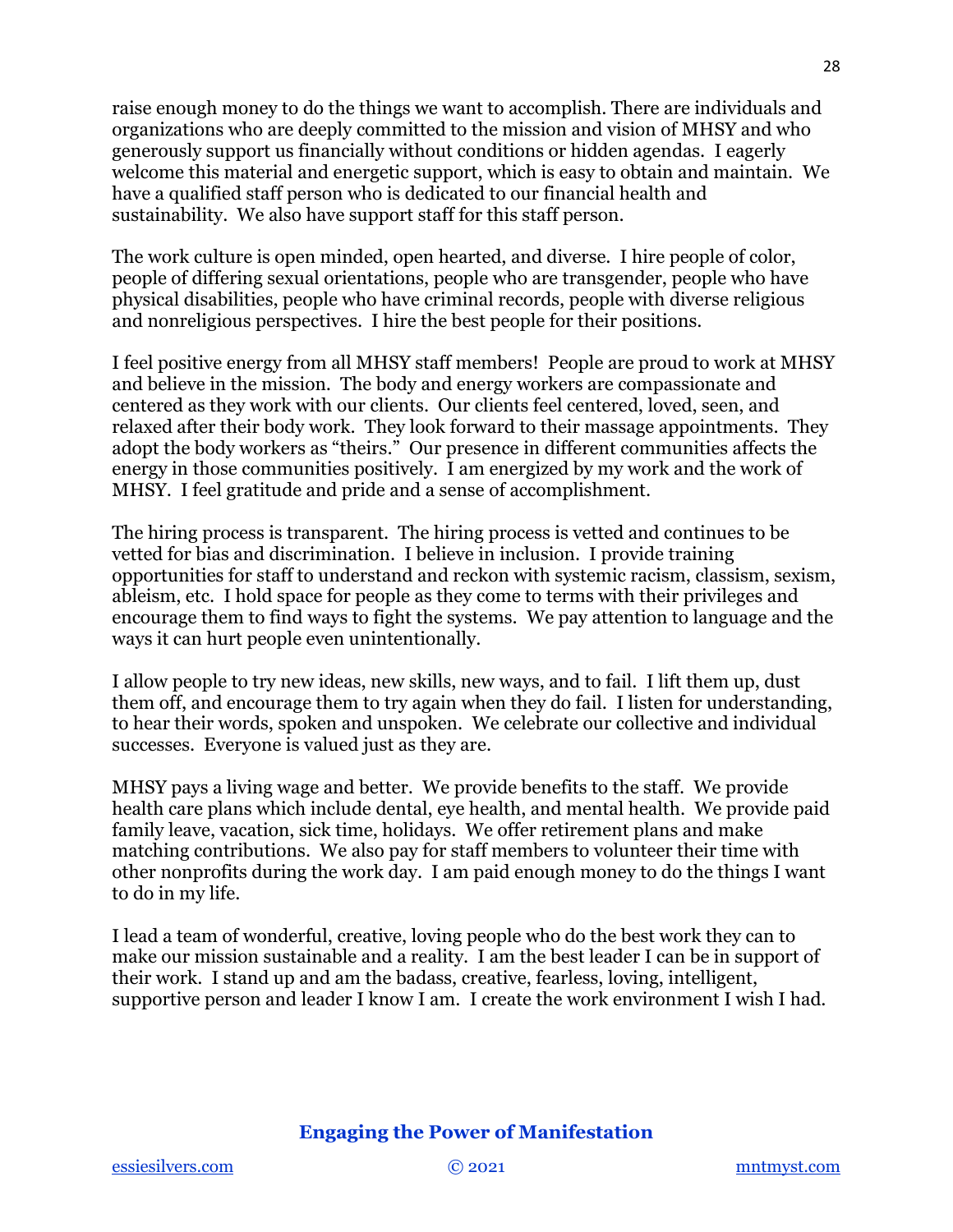The following positions are available and easily filled with just the right person:

Executive assistant Social media director Storyteller Director of Development Grant writer Community Outreach Director Volunteer Director Human Resources Director Director of Support

Trainers and aftercare supporters Bodyworkers for humans and animals Director of Finance Bookkeeper Creative Director Director of Research **Writers** Director of Interns

I make connections and relationships with powerful and connected people in Asheville, Buncombe County, western NC, NC, the southeast, the United States, North America, the world, and the Universes to make MHSY a sustainable and influential nonprofit.

MHSY has offices downtown. The offices are clean and new with a contemporary style. There is abundant free parking for staff and visitors. We effortlessly pay the rent without shorting any of the budgets for programming, training, fund development, etc., and staff salaries and benefits.

I easily meet and recruit board members for MHSY. In fact, our board is one of a few boards people want to be on. We have a waiting list. Our board application and interview process is vetted and continues to be vetted for bias and discrimination. We have an on boarding process with mentors accompanying new board members for the first six months.

It is also easy to recruit body and energy workers and non-bodyworker volunteers to offer caring touch and gentle seated massage. When people hear about our organization, they want to be part of the change we advocate for. The application and vetting process to become a hands-on volunteer is transparent. The onboarding process and volunteer handbook and policies are vetted and continue to be vetted for bias and discrimination.

I am a thinker, leader, writer, and creator. I work to understand how to be in my Adult as I think, lead, write, and create. I go into the unified field to support the strength and power of MHSY. I access the unified field as I talk about the vision and mission of MHSY to people who are the resources or can connect me to resources: money, staff, board members, ideas, physical facilities, thinkers, academics, students, bodyworkers, nonprofit leaders, business leaders, spiritual leaders—any and all resources we want.

I support, encourage, lead, listen, speak, present, hold, love, discipline, teach, think, connect, create, write, mediate, analyze, strategize, learn, meet—all to the benefit of MHSY and my own delight.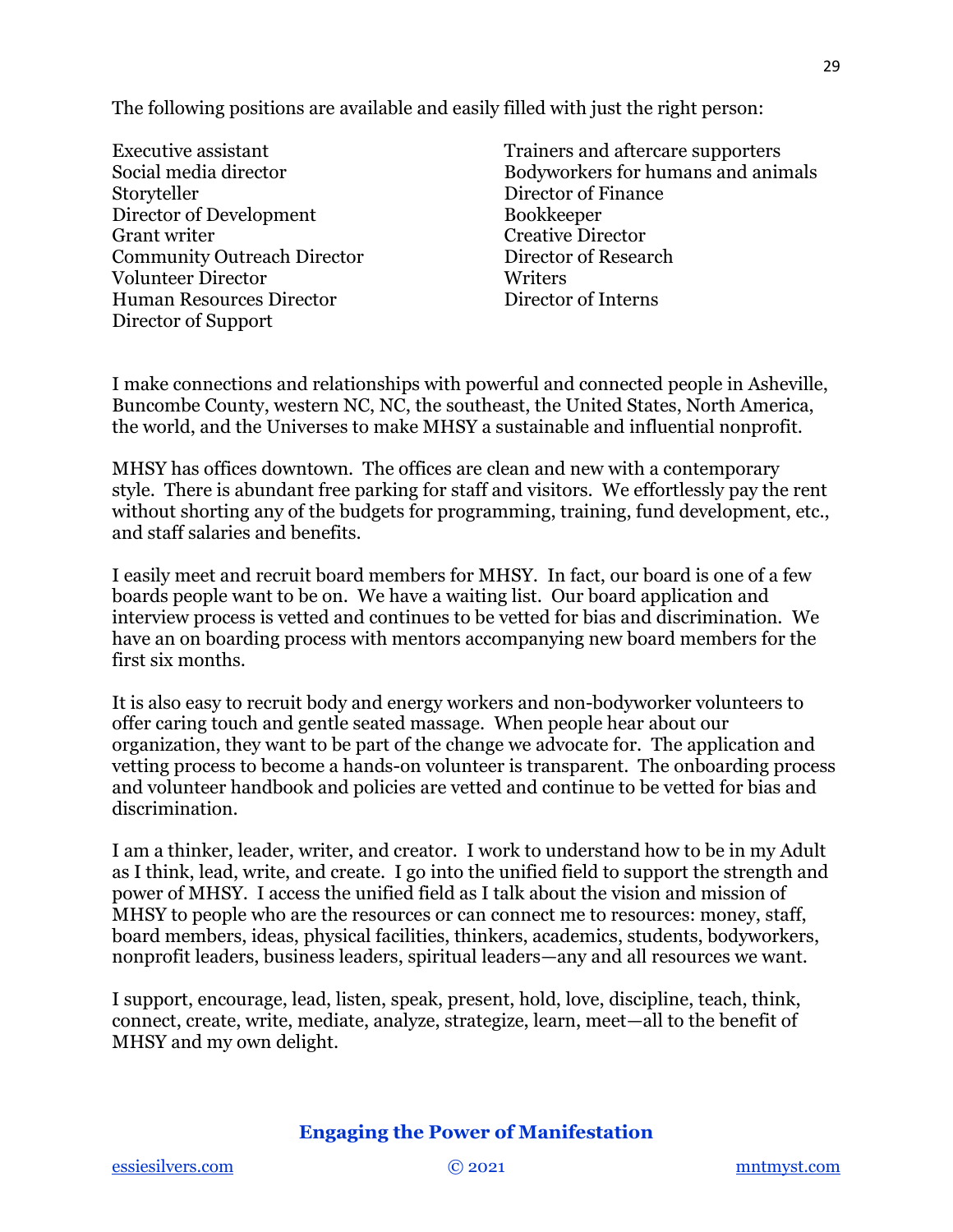I let go of all conscious and unconscious resistance, discomfort, limited thoughts and beliefs, emotional, and physical fatigue. I am connected to my highest light source and I trust in the truth of the highest light reality.

**\_\_\_\_\_\_\_\_\_\_\_\_\_\_\_\_\_\_\_\_\_\_\_\_\_\_\_\_\_\_\_ \_\_\_\_\_\_\_\_\_\_\_\_\_\_\_**

I am safe. I have unlimited energy and guidance.

My reality easily and gracefully reflects this or better.

Right be.

Name Date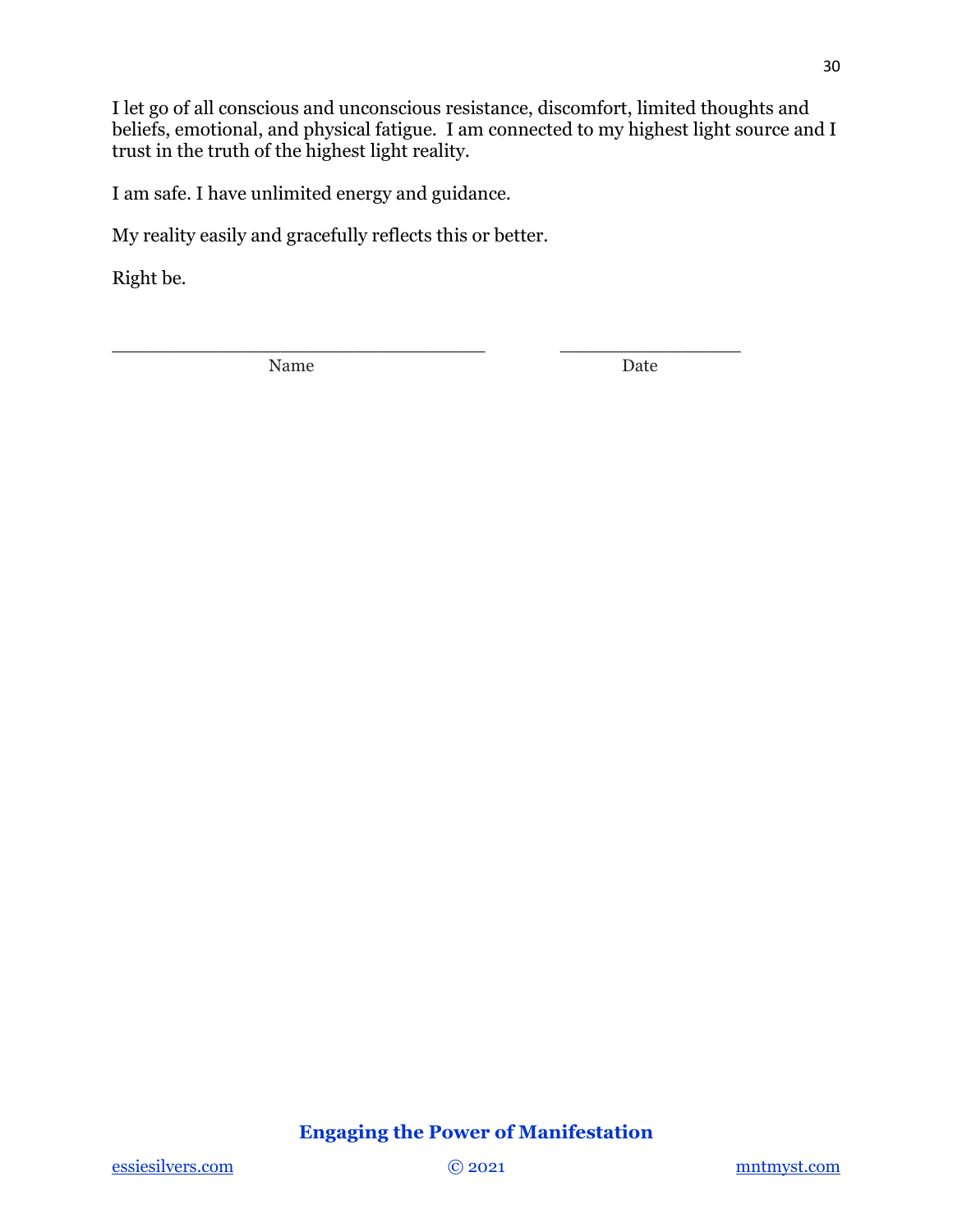### *Commitment*

*"Until one is committed, there is hesitancy, the chance to draw back, always ineffectiveness. Concerning all acts of initiative and creation, there is one elementary truth, the ignorance of which kills countless ideas and splendid plans; that the moment one definitely commits oneself, then providence moves too.*

*All sorts of things occur to help one that would never otherwise have occurred. A whole stream of events issues from the decision, raising in one's favour all manner of unforeseen incidents, meetings and material assistance which no man could have dreamed would have come his way.* 

*I have learned a deep respect for one of Goethe's couplets… –William Hutchinson Murry*

*Whatever you do or dream you can, begin it. Boldness has genius, power and magic in it. Begin it now." –Johann Wolfgang von Goethe*